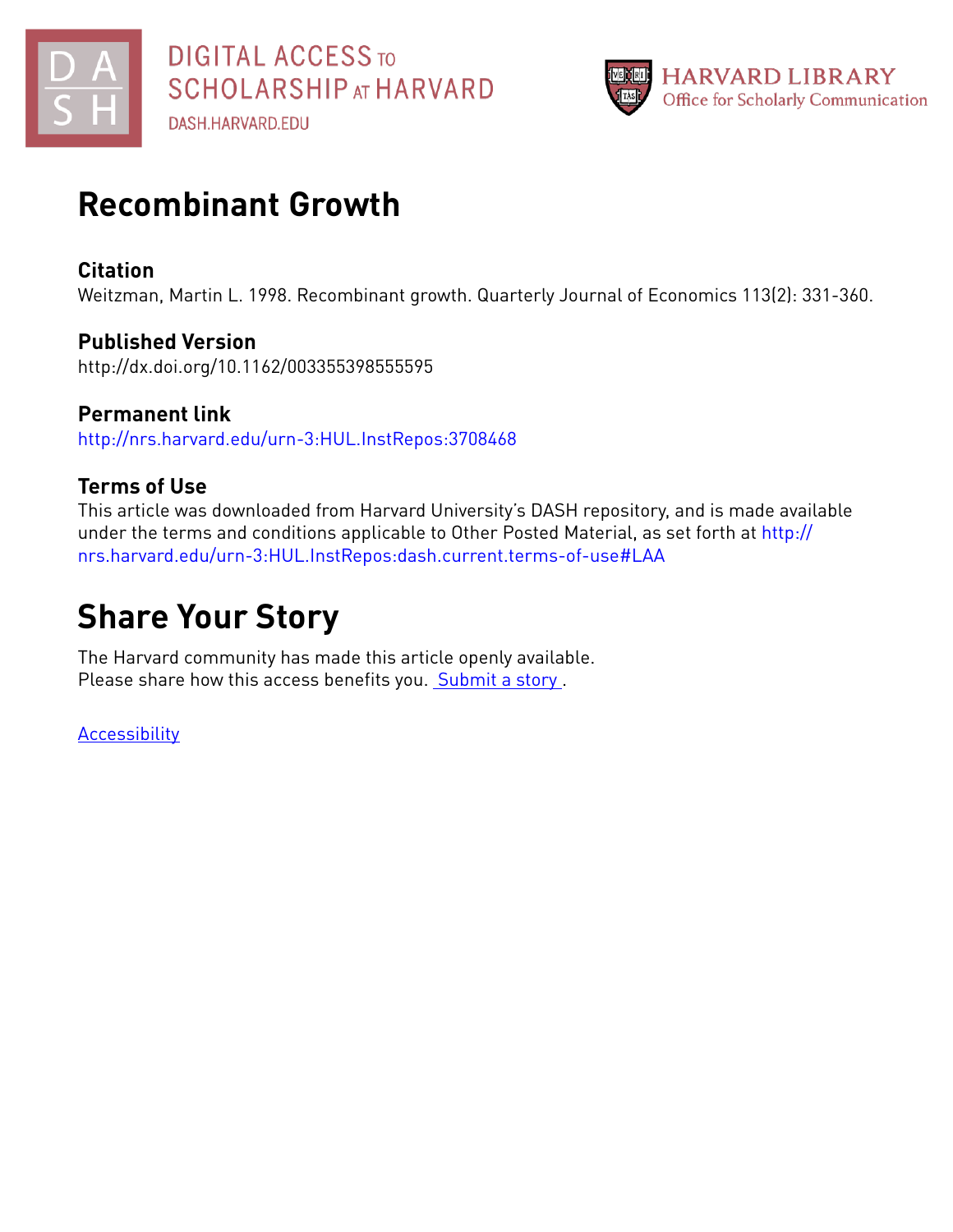## THE QUARTERLY JOURNAL OF ECONOMICS

### Vol. CXIII May 1998 Issue 2

#### RECOMBINANT GROWTH\*

#### MARTIN L. WEITZMAN

This paper attempts to provide microfoundations for the knowledge production function in an idea-based growth model. Production of new ideas is made a function of newly reconfigured old ideas in the spirit of the way an agricultural research station develops improved plant varieties by cross-pollinating existing plant varieties. The model shows how knowledge can build upon itself in a combinatoric feedback process that may have significant implications for economic growth. The paper's main theme is that the ultimate limits to growth lie not so much in our ability to generate new ideas as in our ability to process an abundance of potentially new ideas into usable form.

#### I. INTRODUCTION

As has generally been recognized for some time now, the long-term growth of an advanced economy is dominated by the behavior of technical progress. This elusive factor has variously been labeled the "stock of knowledge," the "state of technology," the ''effectiveness of labor,'' the ''residual,'' a ''measure of our ignorance," a "parameter to be varied," or, most directly, the ''mystery variable.'' Because so much of importance is riding on its behavior, a central goal of growth theory has long been to get inside the black box of innovation and pull out an explicit model of knowledge production. This does not promise to be an easy task

 $\odot$  1998 by the President and Fellows of Harvard College and the Massachusetts Institute of Technology.

<sup>\*</sup> A special debt of gratitude is owed the two anonymous referees, who provided unusually incisive criticisms and forced me to rethink the paper several times, resulting, I hope, in a version that is much more digestible. Because the referees, nevertheless, did not agree completely with some of my interpretations, the usual caveat applies here with full force. For their helpful comments on an earlier draft, and also without blaming them for remaining errors, I would like to<br>thank N. Gregory Mankiw, Andrew Metrick, Paul M. Romer, Richard Schmal-<br>ensee, Robert M. Solow, and Jaume Ventura. The research was support grant from the National Science Foundation.

*The Quarterly Journal of Economics,* May 1998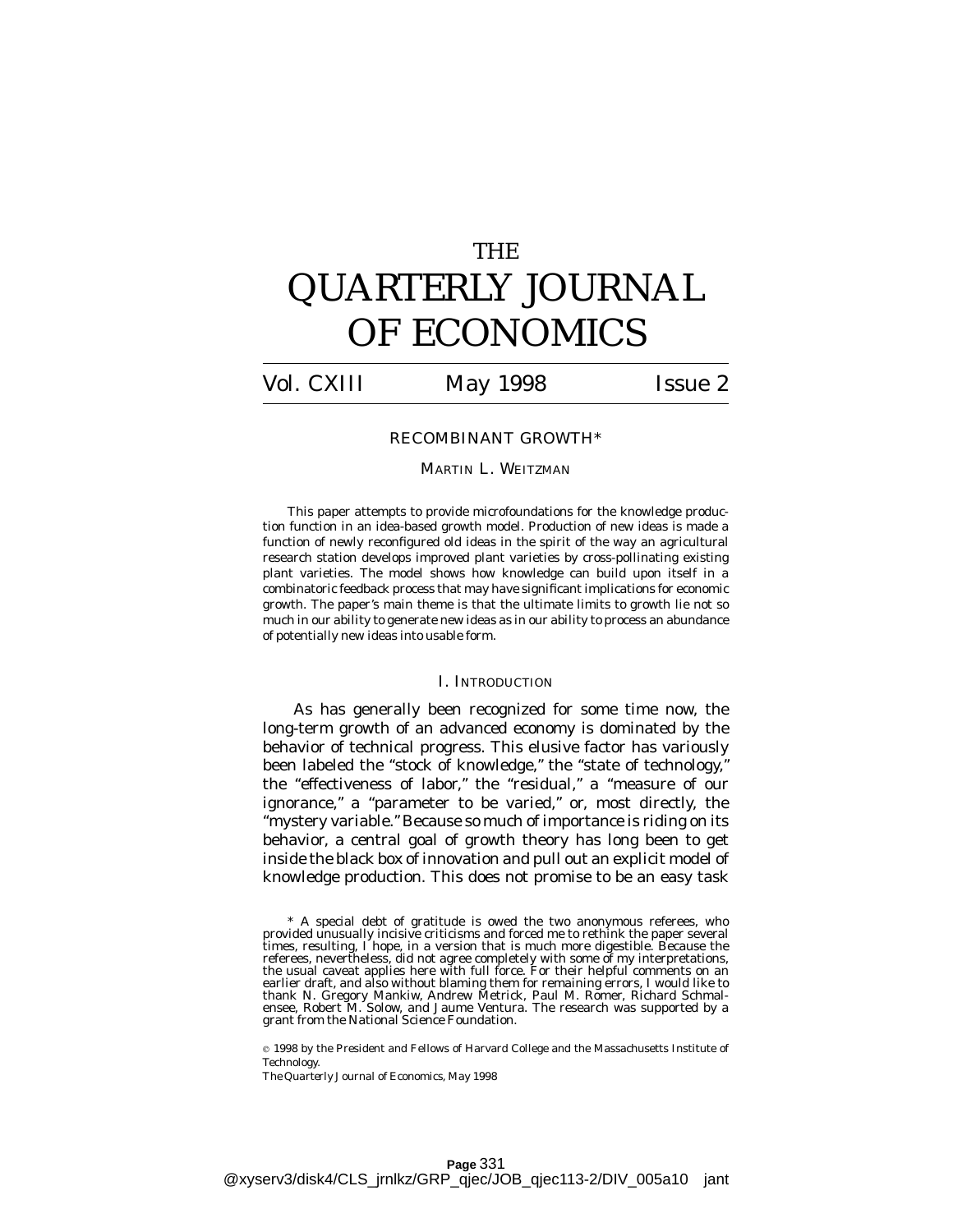because what is required, ultimately, is some theory of the creative process itself.

The early neoclassical growth models typically left technological progress in a black box by treating its growth rate as a parameter that in general could be varied, but in any particular instance was exogenously given—"for free" as it were. The "new growth theory'' represents an attempt to go inside the black box of the residual in order to determine the pace of technological progress endogenously, after taking explicit account of the costs of producing knowledge.1

This approach has yielded many valuable insights. Of course, there are always black boxes within black boxes, so that after the first black box has been opened a second one inevitably appears. In this case, the unopened black box contains the ''production function for new knowledge''—conventionally postulated to be of one or another reduced form but never really given proper microfoundations. ''New ideas'' are simply taken to be some exogenously determined function of ''research effort'' in the spirit of a humdrum conventional relationship between inputs and outputs. Essentially, this approach represents a theory of knowledge production that tries to do an end run around describing the creative act that produces the new ideas.

If new ideas are postulated to be a function of something—for example, research effort—then what is the nature of the functional relationship? Is production of knowledge a process that can be modeled by analogy with fishing new ponds or discovering new oil reserves?

It seems to me that something fundamentally different is involved here. When research effort is applied, new ideas arise out of existing ideas in some kind of cumulative interactive process that intuitively seems somewhat different from prospecting for petroleum. To me, the research process has at its center a sort of pattern-fitting or combinatoric feel.

The aim of this paper is to provide microfoundations for an idea-based growth model by introducing a production function for new knowledge that depends on new recombinations of old knowledge. The core of the analytical structure is a theory of innovation based on analogy with the development of new culti-

<sup>1.</sup> The literature on ''new'' or ''endogenous'' growth theory is by now large. Recent summaries that contain further bibliographical references include Barro and Sala-i-Martin [1995], Grossman and Helpman [1994], Romer [1994b], and Solow [1994]. An outstanding survey is presented in D. Romer [1996].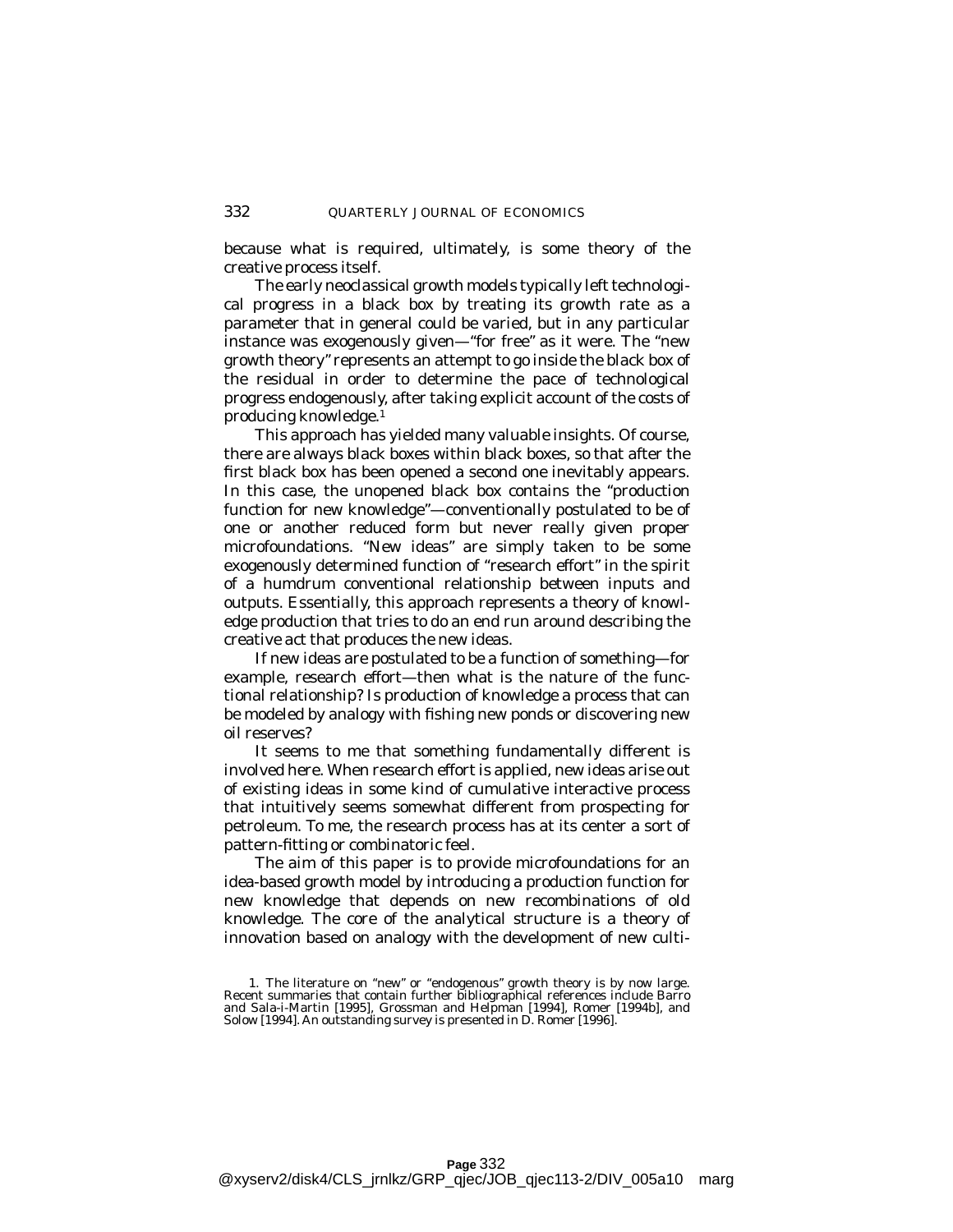vated varieties by an agricultural research station. ''Recombinant innovation'' refers to the way that old ideas can be reconfigured in new ways to make new ideas. The underlying thesis is that the metaphor of recombinant innovation is an insightful way to model the production of new knowledge as a natural centerpiece for a theory of endogenous aggregative growth.

A theme of the paper is the potential of fixed-factoraugmenting recombinant knowledge to offset diminishing returns. The model suggests that the ultimate limits to growth may lie not so much in our ability to *generate* new ideas, so much as in our ability to *process* an abundance of potentially new seed ideas into usable form.

#### II. EDISON AND THE ELECTRIC CANDLE: A PARABLE

On January 27, 1880, U. S. Patent No. 223,898 was granted to the already renowned inventor Thomas A. Edison for a ''carbon filament incandescent lamp.'' Edison's ''electric candle'' turned out to be one of the most celebrated inventions of all time. A stylized condensed narrative of its genesis can illustrate nicely some critical features of the research and development process relevant to the thesis of this paper.

The full story of the invention of the electric candle contains many antecedents and is naturally complicated, but essentially the first practical version for everyday home use was developed at Edison's famous research laboratory in Menlo Park, New Jersey.2 At this place, which Edison nicknamed his ''invention factory,'' he directed a staff of several dozen assistants on a conscious search for the "good candle" that would deliver a "pleasant light." The Wizard of Menlo Park relied heavily on a research strategy, which he first perfected here, of comprehensive investigation by a dedicated staff of research assistants working under his close supervision.

While development of a practical electric candle required many innovations, the most singular novelty was its carbon filament, a feature duly emphasized in the patent application. Edison scoured the earth looking for promising filament material. His Menlo Park staff was directed to carbonize almost every

<sup>2.</sup> I am taking poetic license by using the term ''electric candle'' here, since the historically correct phrase associated with Edison would be "incandescent lamp."<br>There are available many biographies of Edison, which contain accounts of his<br>Menlo Park days and the invention of the electric light. A good by Josephson [1959].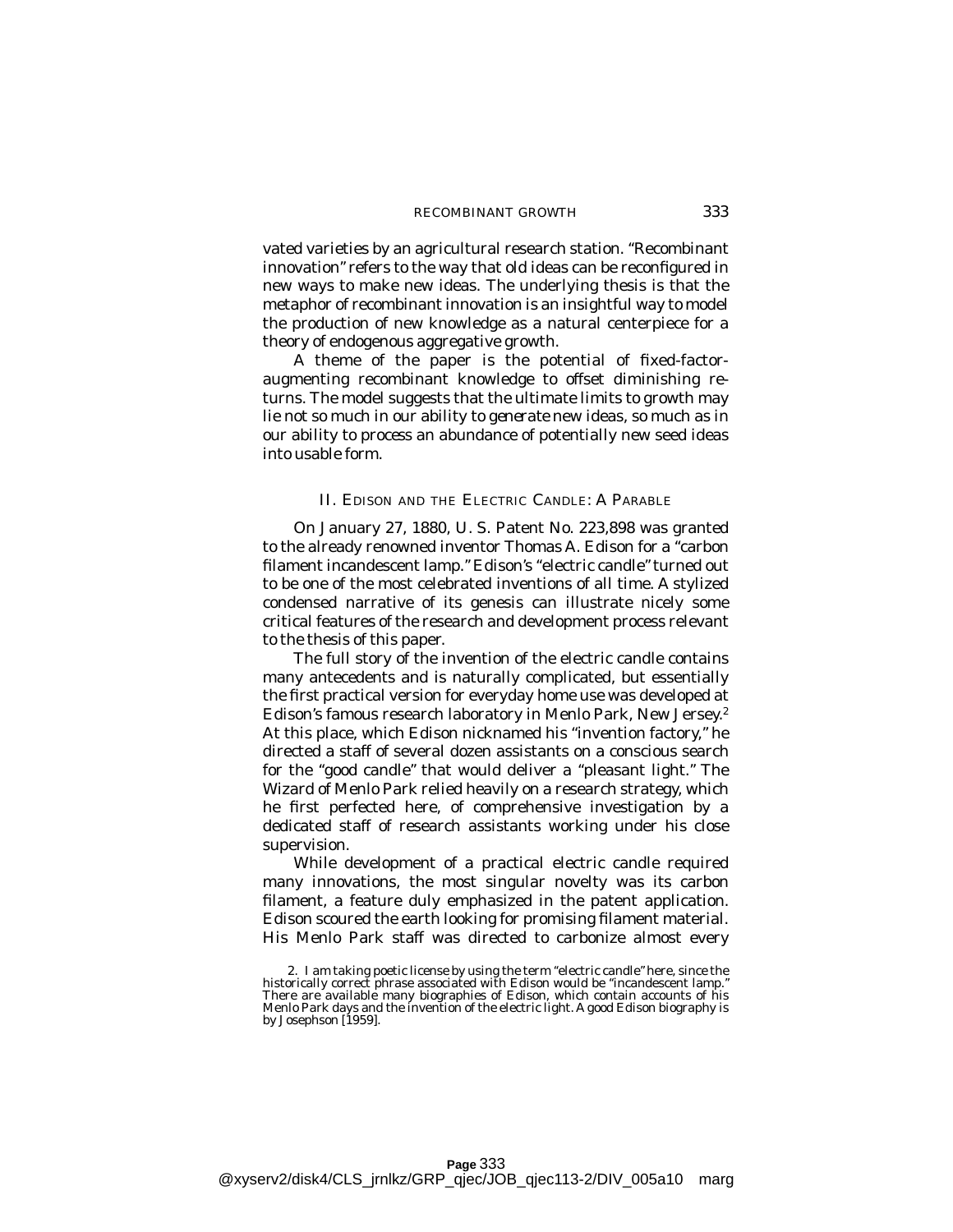imaginable organic substance among ''the things that are most excellent'' in potential to deliver the sought-after properties of a "good candle." Summarizing what he labeled a typical "dragnet operation,'' Edison reported: ''Before I got through I tested no fewer than 6,000 vegetable growths and ransacked the world for the most suitable filament material.'' The ''most suitable filament material'' turned out to be a particular domesticated species of Japanese bamboo.

What does this anecdotal rendition of the development of Edison's most famous invention tell us about the "right" way to envision the innovation process? At the appropriate level of abstraction, how is it saying we should model the production of new knowledge to be a good engine for an endogenous theory of economic growth?

In a famous remark, Edison once noted that ''genius is one percent inspiration and ninety nine percent perspiration.'' The vignette of the electric candle emphasizes a particular form of this truth—a form that seems to be a recurrent theme in almost all stories of the creative process.

One is struck in such stories by the central role of what might be called *hybridization of ideas.* Notwithstanding the overarching importance of Edison's own inspirational genius, the very concept of an ''electric candle'' appears right from the beginning as a deceptively simple cross-pollination of the idea of a "candle" with the idea of ''electricity.'' And a critical part of Edison's actual research program for finding the "good candle" might be described—at a high level of abstraction, to be sure—as systematic search among offspring from an artificial cross made between "carbonizing a filament" as the pollen parent with a list of ''suitable materials'' as the pod parents. In a telling postscript to this story, his writings indicate clearly that development of the Edison System for a complete domestic electric lighting network operating from a central power station was explicitly patterned in the inventor's mind by combining the then-novel idea of an electric candle with the established idea of a gas distribution system.

The moral drawn here from the electric-candle parable is hardly unique or original. Essentially the same story might be told for many other innovations, such as the compact disc, the computerized spreadsheet, the airplane, the telephone, or even analytic geometry. While there can hardly be unanimity about the exact specification of an endeavor so inherently nonrote as the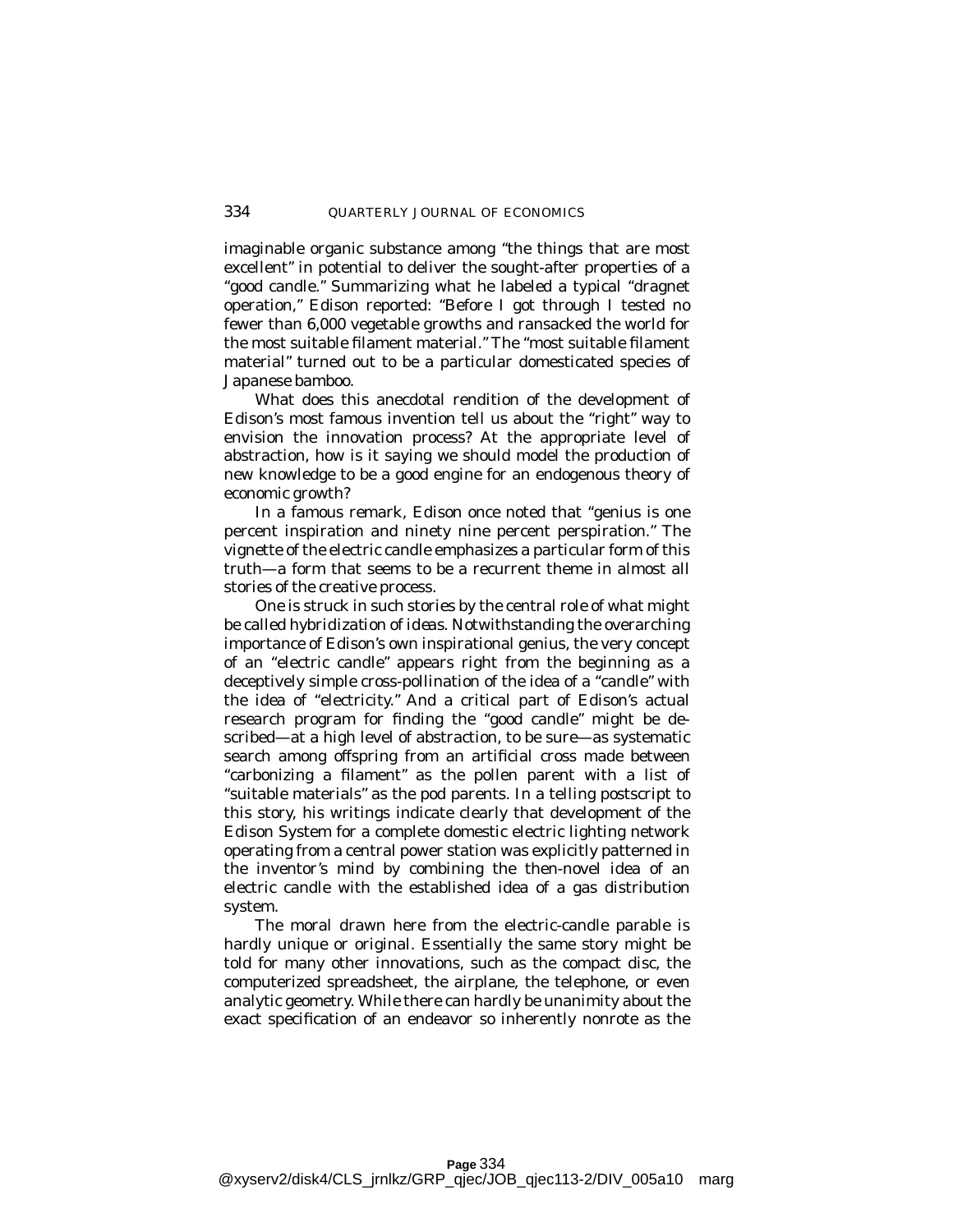creative process, the basic theme has been recorded many times ''that invention or discovery, be it in mathematics or anything else, takes place by combining ideas.''3

In a famous description of the creative act as a search for what he termed the "good combination" of ideas, the great mathematician Henri Poincaré relates a story about how once, when striving to determine the existence of an important family of new functions, he routinely: "tried a great number of combinations and reached no results.'' Then, suddenly one memorable night, ''Ideas rose in crowds; I felt them collide until pairs interlocked, so to speak, making a stable combination. By the next morning I had established the existence of a class of Fuchsian functions. . . . " Furthermore, Poincaré muses:

In fact, what is mathematical creation? . . . To create consists precisely in not making useless combinations and in making those which are useful and which are only a small minority. Invention is discernment, choice.... Among chosen combinations the most fertile will often be those formed of elements drawn from domains which are far apart. Not that I mean as sufficing for invention the bringing together of objects as disparate as possible. Most combinations so formed would be entirely sterile. But certain among them, very rare, are the most fruitful of all. . . . The sterile combinations do not even present themselves to the mind of the inventor. Never in the field of his consciousness do combinations appear that are not really useful, except some that he rejects but which have to some extent the characteristics of useful combinations. . . . The true work of the inventor consists in choosing among these combinations so as to eliminate the useless ones or rather to avoid the trouble of making them, and the rules which must guide this choice are extremely fine and delicate [Poincaré 1908].

In his classic book, *A History of Mechanical Inventions,* Abbott Payson Usher generalizes about the emergence of novelty as follows:

Invention finds its distinctive feature in the constructive assimilation of preexisting elements into new syntheses, new patterns, or new configurations of behavior.... Little remains to be said, beyond explicit and repeated emphasis upon the fact that the unity involved in the individual act of invention is brought to a close with the achievement of a single new concept, design, pattern, or configuration. The variety of words that may be used is indicative of the difficulty of adequately conveying the full connotation of the technical term "configuration" [Usher 1927].

Schumpeter, throughout his various works, defines the essence of enterprise and entrepreneurship to be ''the carrying out of new combinations.'' He writes further in *The Theory of Economic*

3. Hadamard [1949]. This is also the main theme of Koestler [1964], from which a great many supportive quotes could also be cited.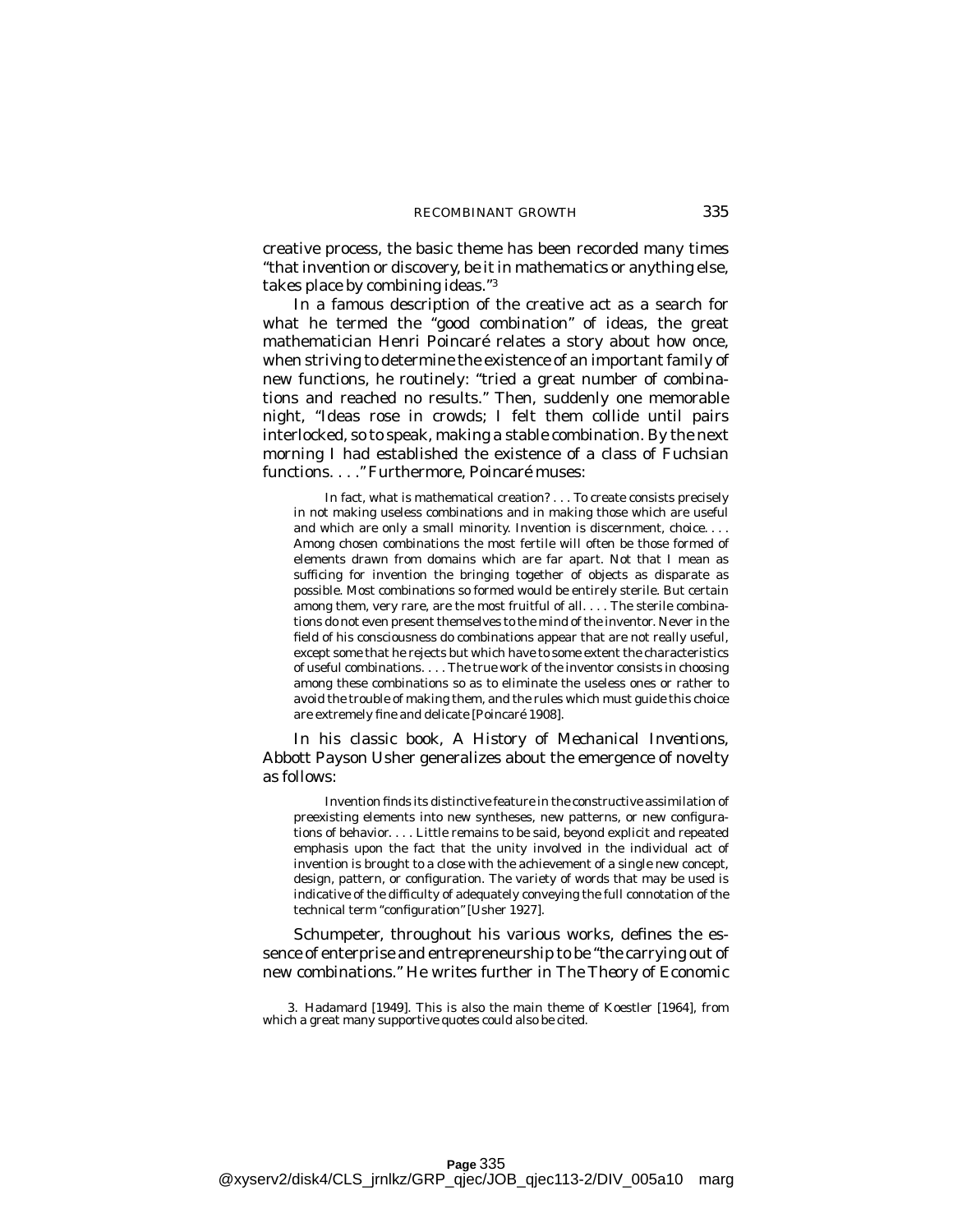*Development* that: ''As a rule, the new combinations must draw the necessary means of production from some old combinations ... development consists primarily in employing existing resources in a different way, in doing new things with them'' [Schumpeter 1934].

In a series of influential recent articles, Paul Romer has argued forcefully that the reordering of existing possibilities can provide a potentially immense source of important new discoveries. ''The vast majority of these orderings will be of little intrinsic interest. A small number will produce striking results.... There are many possible ways to rearrange the material world, and some of these rearranged configurations may prove to be far more valuable than the individual elements alone'' [Romer 1994a].

The above selective quotations are hardly decisive in pointing to a particular model, but they are suggestive of a train of thought leading in a certain direction. Pushing the metaphor to its limits, suppose that we liken the development of innovations to the breeding of new plant varieties. The first step in such a hybridization process might be a systematic cross-pollination of parent material that had not previously been combined. The second step represents a serious attempt to apply resources for germinating the resultant seeds and for nurturing the viable seedlings to the status of grown plants. The third step would insert the new mature plants into the population as fresh breeding stock that might allow the process to continue forward into the future.

How appropriate is this combinatoric metaphor as an ultimate abstraction of the innovation process? We do not have to take a strong stand here on the issue. For now, to justify pursuing further this line, it suffices to register three points: (1) the metaphor is in fact a good literal description of the actual real-world development of many innovations; (2) an abstract case could be made that *all* innovations, being expressions of human imagination, are in essence combinatoric; (3) the mathematical properties of such a recombinant innovation process may have some very strong consequences for how we think about economic growth.

#### III. A HIERARCHY OF GROWTH PROCESSES

A reader of this *Journal* will not need to have it explained how geometric expansion always overtakes arithmetic expansion. This important generic result about the power of compound interest is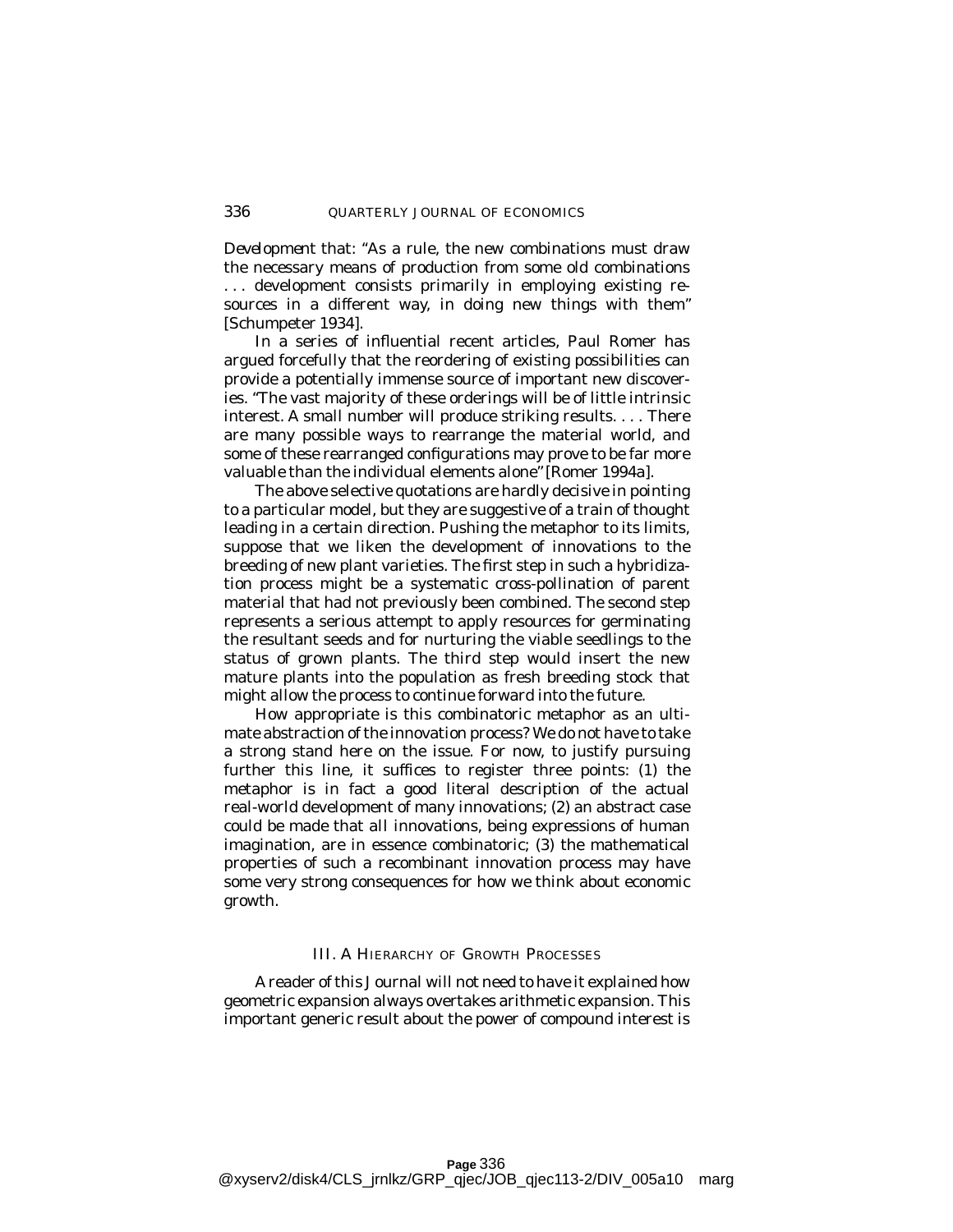by now second nature to most economists. A perhaps less familiar, but ultimately analogous, theme is how an expansion process based on untried combinatoric reconfigurations of existing elements is generically more powerful than exponential growth. This section spells out some relevant details of the basic idea and paves the way to some possible economic implications.

The mathematics of a binary recombinant expansion process can be visualized as a crash program undertaken by an agricultural research station to obtain new plant cultivars by hybridizing existing cultivars. (The word *cultivar* is an acronym for *culti*vated *var*iety.)

A period here corresponds to a full reproduction cycle. In any period there exists some collection of different plant cultivars. During the period all possible pairs of this collection that have not previously been hybridized are now crossed, seed is planted, and germinating seedlings are nursed to maturity. New cultivars created by this period's hybridizing are then added to the existing stock, together forming next period's collection of cultivars. The process is then continued forward by recursion.

Let  $C_2(N)$  stand for the number of different binary pairings that can be made from *N* objects. Then the function  $C_2(N)$  is given by

(1) 
$$
C_2(N) = (N \cdot (N-1))/2.
$$

A *binary recombinant expansion process* is the solution to a second-order difference equation of the form,

(2) 
$$
N(t+1) - N(t) = \alpha [C_2(N(t)) - C_2(N(t-1))],
$$

for some positive constant  $\alpha$ .

In equation (2), *N*(*t*) stands for the number of cultivars that exist at the beginning of period *t*. During each period, every possible pair is crossed that has not previously been hybridized. In period *t*, then, the number of hybrid crossings performed is  $C_2(N(t)) - C_2(N(t-1))$ . The proportion of hybridized pairings that yield a new cultivar is assumed to be some positive constant  $\alpha$ : hence equation (2).

We assume here a simple reproductive-viability condition that is sufficient for the expansion process (2) to grow.

SIMPLE REPRODUCIBILITY ASSUMPTION. The following initial condition holds:

(3) 
$$
\alpha[C_2(N(1)) - C_2(N(0))] \ge N(1) - N(0) > 0.
$$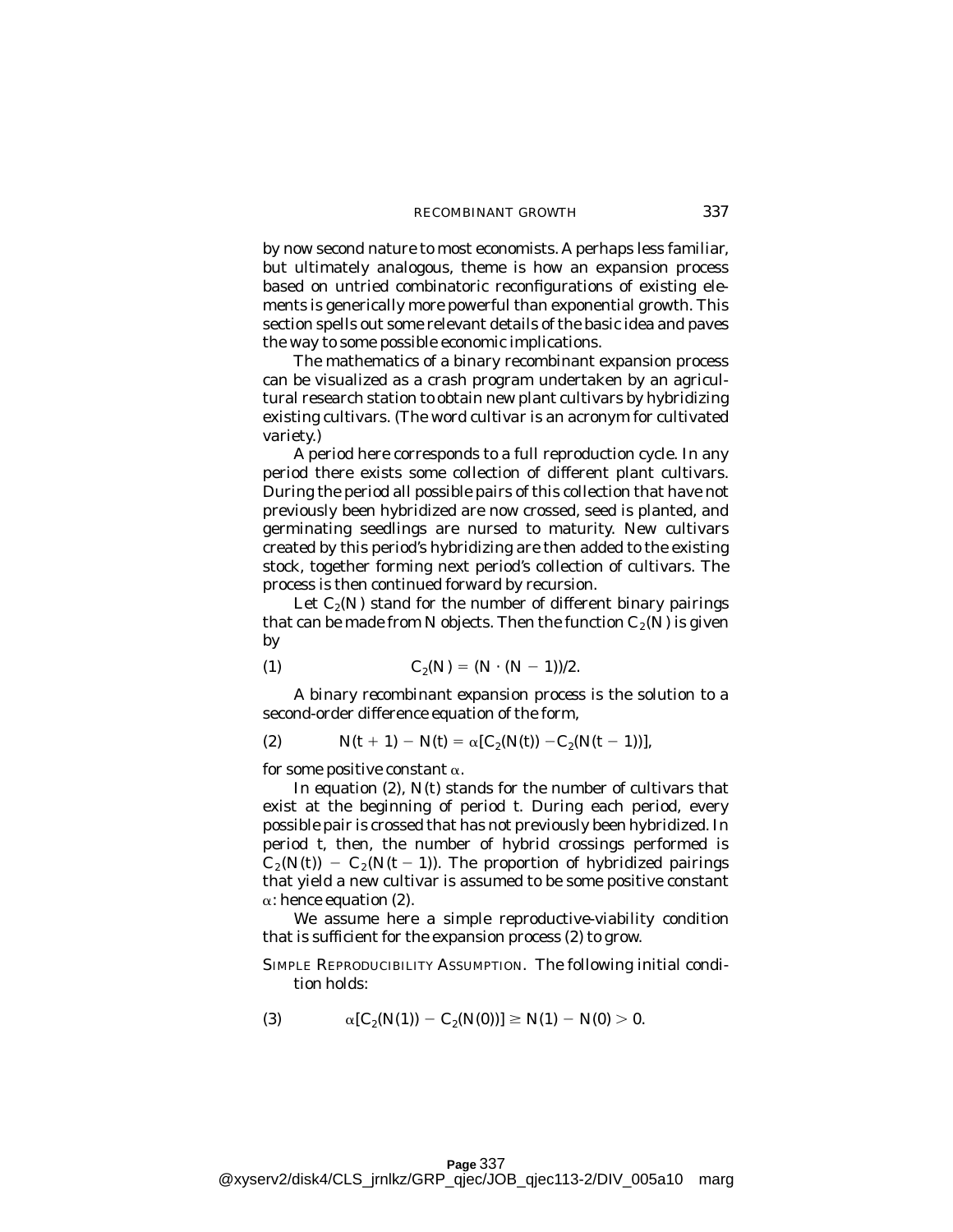The intuitive meaning of condition (3) should be apparent. Basically, (3) insists that the present system in the initial period has sufficient reproductive power to bequeath to the future no fewer new cultivars than were bequeathed to it by a past system that had less reproductive power. If (3) does *not* hold, then the system is doomed to stagnate.

The sense in which the binary recombinant-expansion process (2) is generically more powerful than exponential growth is expressed here in the form of a lemma as follows.

LEMMA. Suppose that condition (3) is satisfied. Let *a* and *b* be *any* positive constants. Then there exists a positive integer *T* such that, for all  $t \geq T$ ,

$$
(4) \hspace{3.1em} N(t) > a(1+b)^t.
$$

*Proof of Lemma.* Substituting (1) and (2) into (3) and canceling terms implies, after rearrangement and substitution, the inequality,

(5) 
$$
\alpha[N(1) - \frac{1}{2}] > 1.
$$

Define

(6) 
$$
g(t) = \frac{N(t) - N(t-1)}{N(t-1)}.
$$

Using the definition  $(6)$ , a clutter<sup>4</sup> of algebra turns expression (2) into

(7) 
$$
g(t+1) = \frac{g(t)}{(1+g(t))^2} \bigg[ \alpha \bigg[ N(t) - \frac{1}{2} \bigg] + \frac{\alpha}{2} (N(t) - 1) g(t) \bigg].
$$

For the sequence of growth rates  $[g(t)]$ , which are generated by (7) starting from  $g(0) > 0$ , define  $\bar{g}$  to be the greatest lower bound on the corresponding average growth rate:

(8) 
$$
\overline{g} = -1 + \lim_{j \to \infty} \inf \exp \left( \frac{\sum_{j=1}^{j} \ln (1 + g(j))}{j} \right).
$$

Making use of (3), an induction argument performed on (6) and (7) shows that the sequence  $|N(t)|$  is nondecreasing. This has

<sup>4.</sup> A ''clutter'' is the universal measure of just-enough yuckiness to deter referees and editors from reading proofs of lemmas.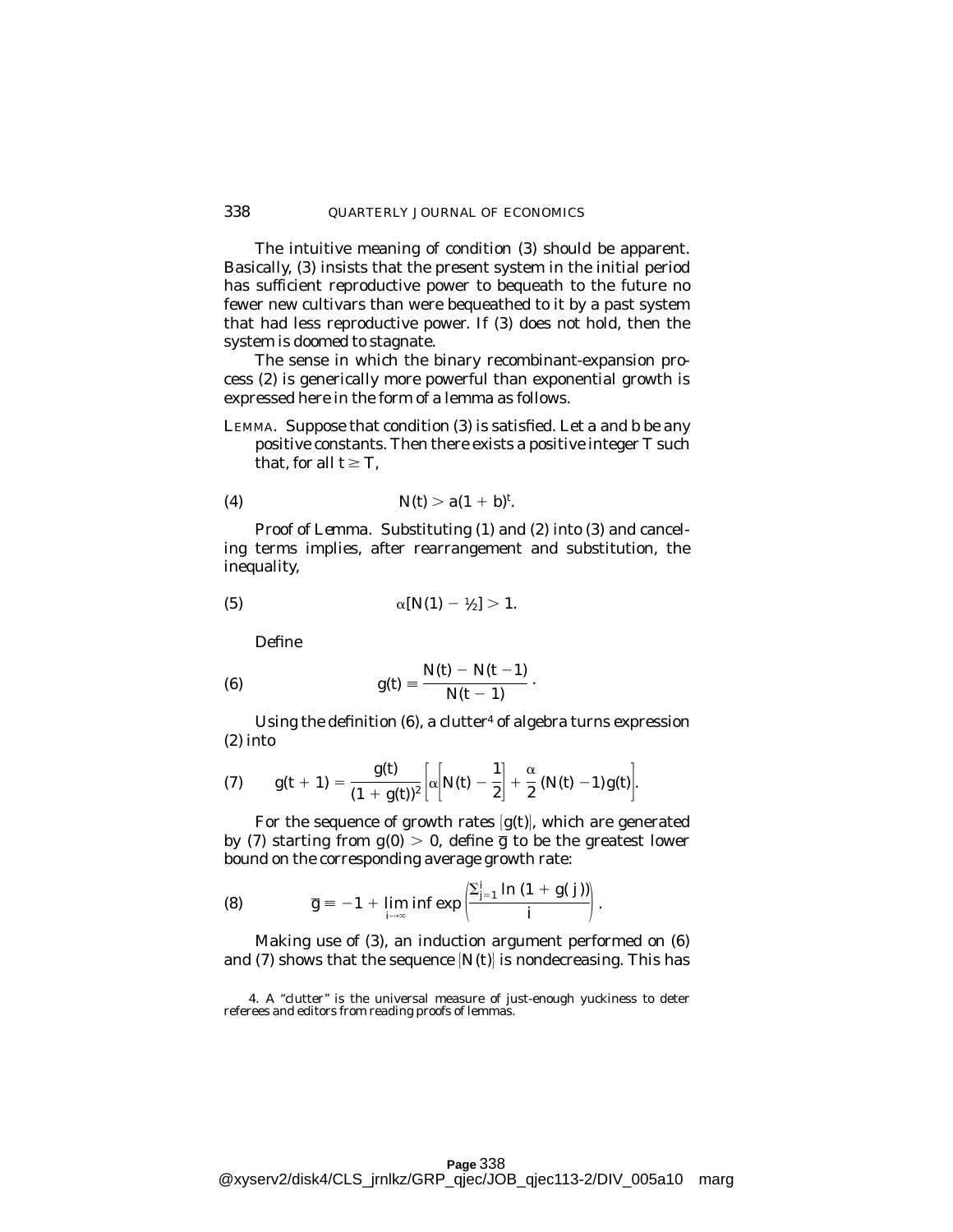two immediate consequences. The first is that, from (8) and (7), it follows that  $\bar{g} \ge 0$ . The second consequence is that condition (5) then implies the existence of some greater-than-unity constant  $\omega$ , which satisfies, for all *t*, the inequality,

$$
\alpha[N(t) - \frac{1}{2}] \geq \omega \quad (>1).
$$

Now define the smooth function  $\psi(g; t)$  as follows:

(10) 
$$
\psi(g; t) = \frac{g}{(1+g)^2} \bigg[ \alpha \bigg[ N(t) - \frac{1}{2} \bigg] + \frac{\alpha}{2} (N(t) - 1) g \bigg].
$$

Straightforward differentiation of (10) and passing to the limit yields

(11) 
$$
\lim_{g \to 0^+} \frac{\partial \psi(g,t)}{\partial g} = \alpha \bigg[ N(t) - \frac{1}{2} \bigg].
$$

Combining (9) with (11) obtains

(12) 
$$
\lim_{g \to 0^+} \frac{\partial \psi(g,t)}{\partial g} \ge \omega \; (>1).
$$

The uniform boundedness above one expressed by (12) holding for all *t* means that the smooth transformation (10) is a strict expansion mapping in the neighborhood of the fixed point  $g = 0$ . Comparing (7) with (10), inequality (12) implies that the nonnegative successive-approximations sequence  $[g(t)]$ , defined by (7) with the initial condition  $g(0) > 0$ , *cannot* converge to the origin, which is a repeller node. Thus, from the definition (8) it follows that

$$
\overline{g} > 0.
$$

Then there exist some positive constant  $\mu$  and positive integer  $\tau$  such that, for all  $t \geq \tau$ ,

$$
(14) \t\t N(t) > \mu(1 + \overline{g})^t.
$$

But inequality (14), along with (13), is inconsistent with the sequence  $[g(t)]$ , defined by (7), having any finite upper bound. This leaves only the conclusion,

$$
\lim_{t\to\infty} g(t) = \infty,
$$

which means that (4) must describe limiting behavior.

We now mention without proof a useful generalization of the lemma. Define an *expansion process of class m* to be the sequence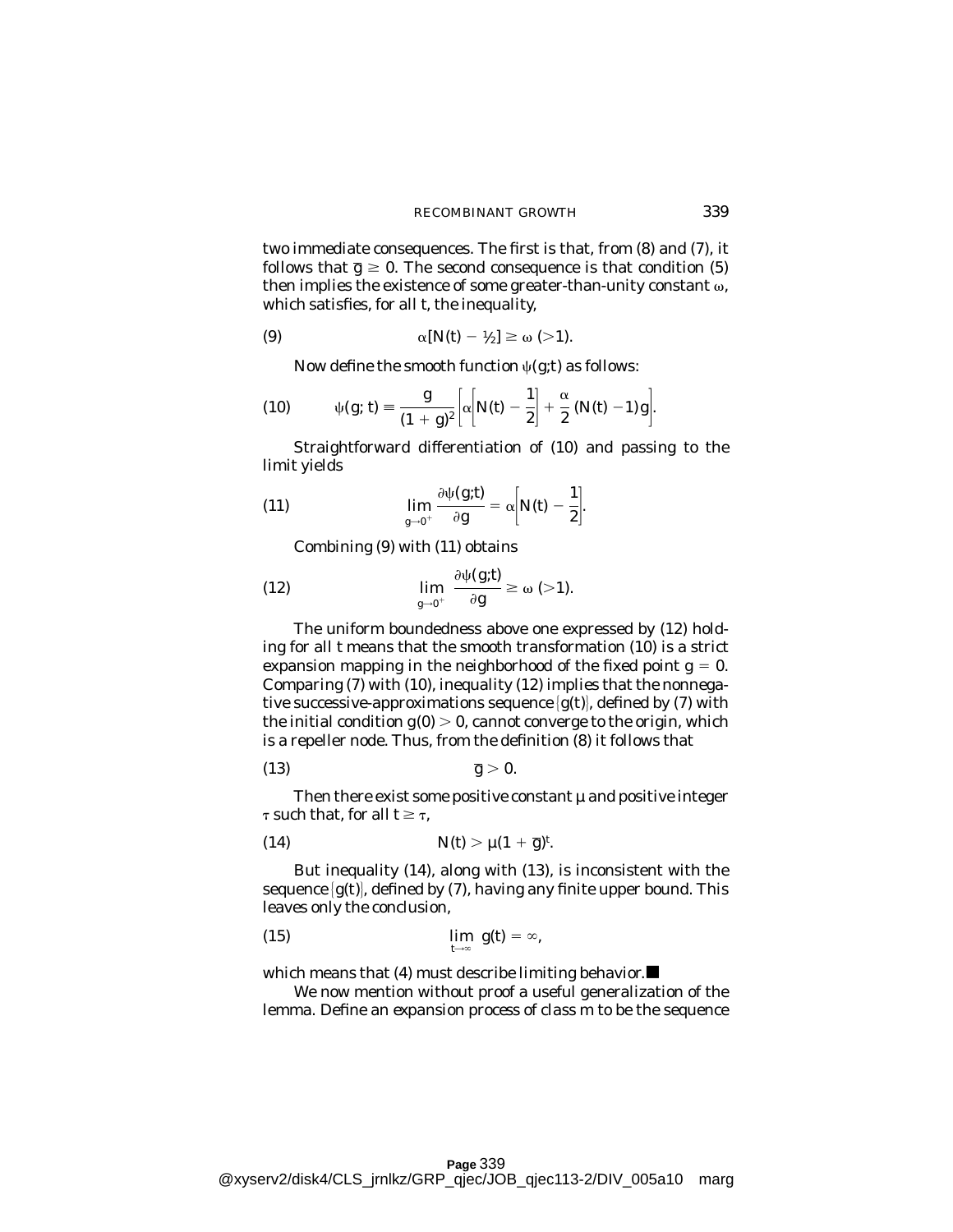$[M(t)]$  generated by a difference equation of the form,

(16) 
$$
M(t+1) - M(t) = \alpha [C_m(M(t)) - C_m(M(t-1))],
$$

where  $\alpha$  is a positive constant and  $C_m(M)$  is the number of different ways that *M* objects can be combined *m*-at-a-time:

(17) 
$$
C_m(M) \equiv M! / [(M-m)!m!].
$$

An expansion process of class 0 corresponds here to arithmetic growth, while an expansion process of class 1 corresponds to geometric growth. An expansion process of class  $\infty$  corresponds here to using in formula (16) the "power function,"

$$
C_{\infty}(M) \equiv 2^M,
$$

which represents the number of all possible different subset combinations (including the null set) that can be formed out of a set of *M* objects.

The lemma of this section can be generalized to say, loosely speaking, that there is a generic sense in which an expansion process of higher class dominates (in the limit) an expansion process of lower class.

The paper's next task is to apply the lemma of this section to analyze the simplest economically meaningful growth model based on a ''mixture'' of class 1 and class 2 expansion processes.

#### IV. RECOMBINANT GROWTH ON STATION SCI-FI

To highlight sharply what the paper is about, this section presents the simplest possible version of a recombinant-growth economy. This example is a bare-bones special case of the more general neoclassical model, which will be fully fleshed out in the next section of the paper.

Station Sci-Fi is an agricultural-research-space-station colony that is self-contained in a translucent biosphere currently orbiting Jupiter. The state of technology on Station Sci-Fi, and therefore its productivity, is in any period proportional to the number of different productivity-enhancing "idea-cultivars" that already exist at the beginning of that period. Productive capacity determines the total amount of effective sci-fi automated greenhouse services, which can be used either to grow food for the colony's consumption or to raise yet more idea-cultivars. New idea-cultivars are obtained by cross-pollinating existing uncrossed idea-cultivar pairs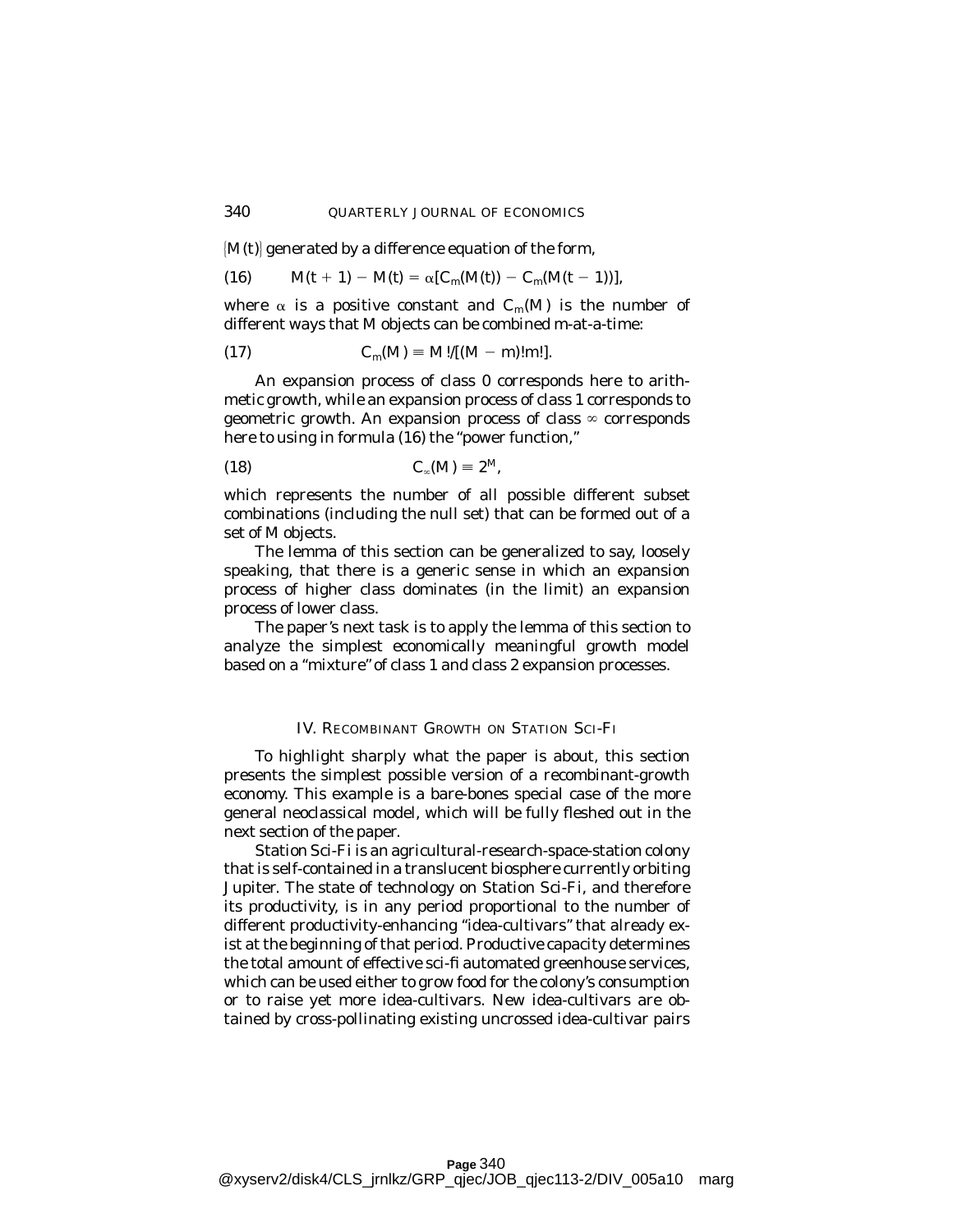and raising the resulting fertile seeds to maturity in the sci-fi automated greenhouses dedicated to this purpose.

Time on Station Sci-Fi is measured in periods of duration equal to the natural development cycle of an idea-cultivar. In any period there exists some collection of idea-cultivars. The productive capacity of the sci-fi automated greenhouses is directly proportional to the number of these existing idea-cultivars. At the beginning season of the period, all possible pairs of this ideacultivar collection that have not previously been cross-pollinated are now hybridized. The resulting seed is then collected, planted in some of the sci-fi automated greenhouses, and the germinating seedlings nursed to maturity. New idea-cultivars created by this period's hybridizing are then added to the existing stock, together forming next period's collection of idea-cultivars and thereby determining next period's productive capacity, as well as being the source of future growth-producing hybrids. The process is then continued forward by recursion.

The following notational key may be useful:

- $t =$  period (of time length one germination cycle)
- $A(t)$  = total number of different productivity-enhancing ideacultivars in existence at the beginning of period *t*
- $Y(t)$  = total productive capacity available for period *t*
- $H(t)$  = number of hybrid seed ideas in period *t*, created by crosspollinating all pairs among the *A*(*t*) idea-cultivars not previously hybridized
- $\Delta A(t)$  = number of new idea-cultivars raised from cross-pollinated seeds during period *t*
	- $J(t)$  = productive capacity at time *t* dedicated to developing new idea-cultivars from seed
		- $\bar{\pi}$  = probability of raising a new idea cultivar from seed, using unlimited resources
	- $\beta$  = coefficient of productivity enhancement per idea-cultivar
- $1 s$  = fraction of sci-fi automated greenhouses dedicated to producing the colony's food.

In keeping with the spirit of a simple example, it is assumed that the production function for new cultivars is of the fixed coefficients form:

$$
\Delta A = \min \left| \overline{\pi} H, J \right|.
$$

The following series of relations then hold:  $H(t) = C_2(A(t))$  –  $C_2(A(t-1))$ ;  $Y(t) = \beta A(t)$ ;  $J(t) = sY(t)$ ;  $\Delta A(t) = \min{\pi H(t), J(t)}$ ;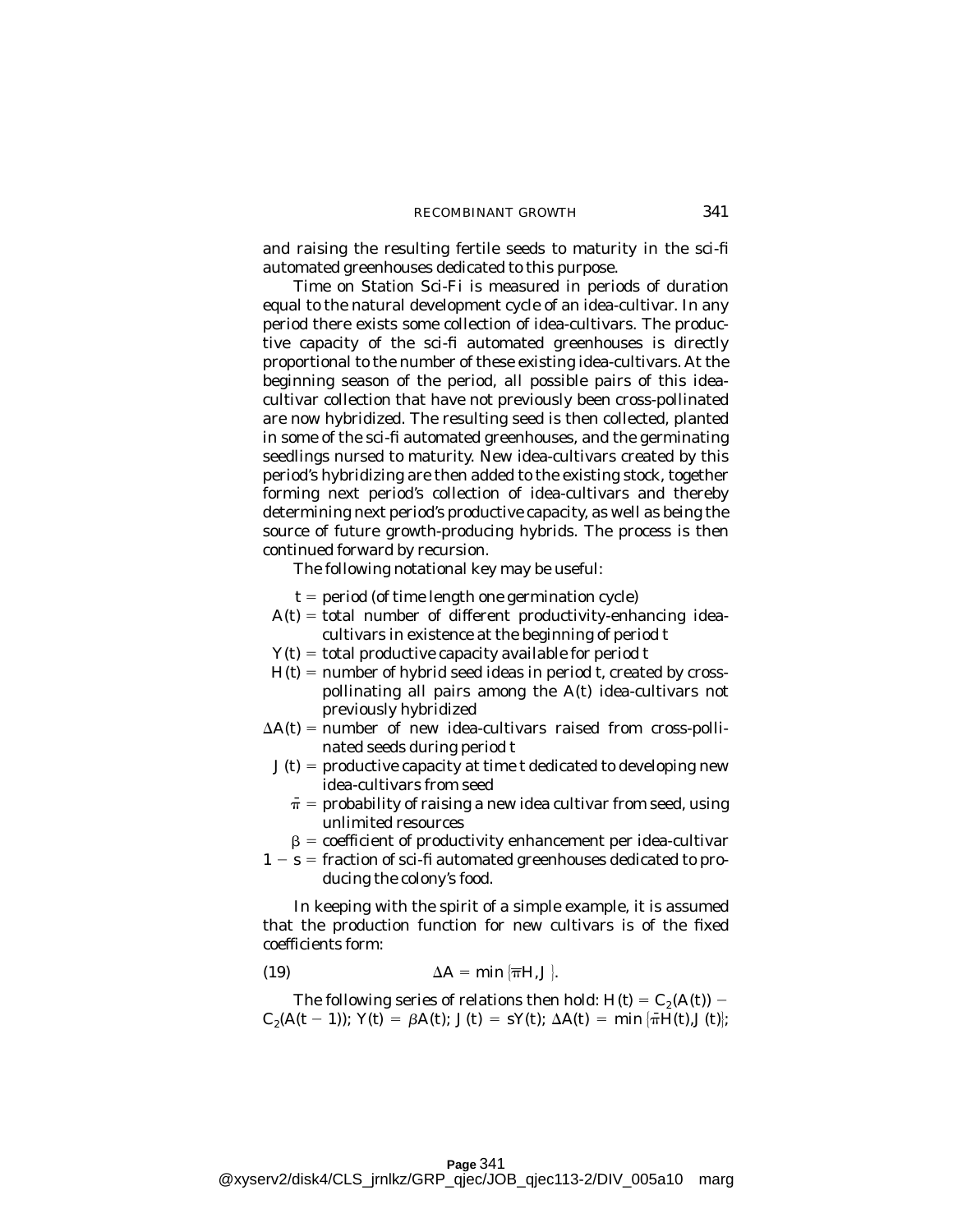$A(t+1) = A(t) + \Delta A(t)$ . Summarizing all of these into the relevant reduced form yields the difference equation,

(20) 
$$
A(t+1) - A(t) = \min \left[ \pi [C_2(A(t)) - C_2(A(t-1))], s\beta A(t) \right].
$$

The following result can then be obtained.

SIMPLE-ECONOMY THEOREM. If  $\bar{\pi} [C_2(A(1)) - C_2(A(0))] \ge A(1)$  $A(0) > 0$ , then there exists a positive integer *T* such that for all  $t \geq T$ .

$$
(21) \t\t g_A(t) = s\beta.
$$

The proof of the Simple-Economy Theorem is a generalization of the proof of last section's lemma and is sufficiently similar that it can be omitted here in the interest of brevity.

The simple sci-fi-economy model behind equation (21) was created to exhibit the basic theme of this paper in its most stark form. The limiting potential to generate new ideas here increases quadratically in ideas while the capacity to process new ideas increases linearly; the ultimate constraint on economic expansion is therefore linear.

Among *A* existing varieties, there are  $A(A - 1)/2$  possible binary combinations. Leaving capacity considerations aside, the *potential* expansion rate of technology  $\Delta A/A$  will then be "approximately'' proportional to *A*, which would eventually cause growth to become faster than exponential. As a result, the model locks into steady exponential growth at some time because the expansion rate of technology, and thus of the economy, is not at that time constrained by the number of potential new ideas, but rather by the input of resources needed to *process* these ideas—and this input is proportional to the existing size of the economy. The ''approximation'' part of the foregoing argument is valid only in the limit because, among other things, some of the binary combinations will already have been tried. Even so, the intuition behind the story is essentially correct because only limiting behavior matters for the result.

This growth model of Station Sci-Fi then wants to be extended in two directions.

First of all, the proportion of ultimately fruitful hybrids may reasonably be expected to decline over time, perhaps going to zero in the limit because of inbreeding among a population having, effectively, a finite gene pool. Thus, the case of variable  $\pi$  should be analyzed carefully.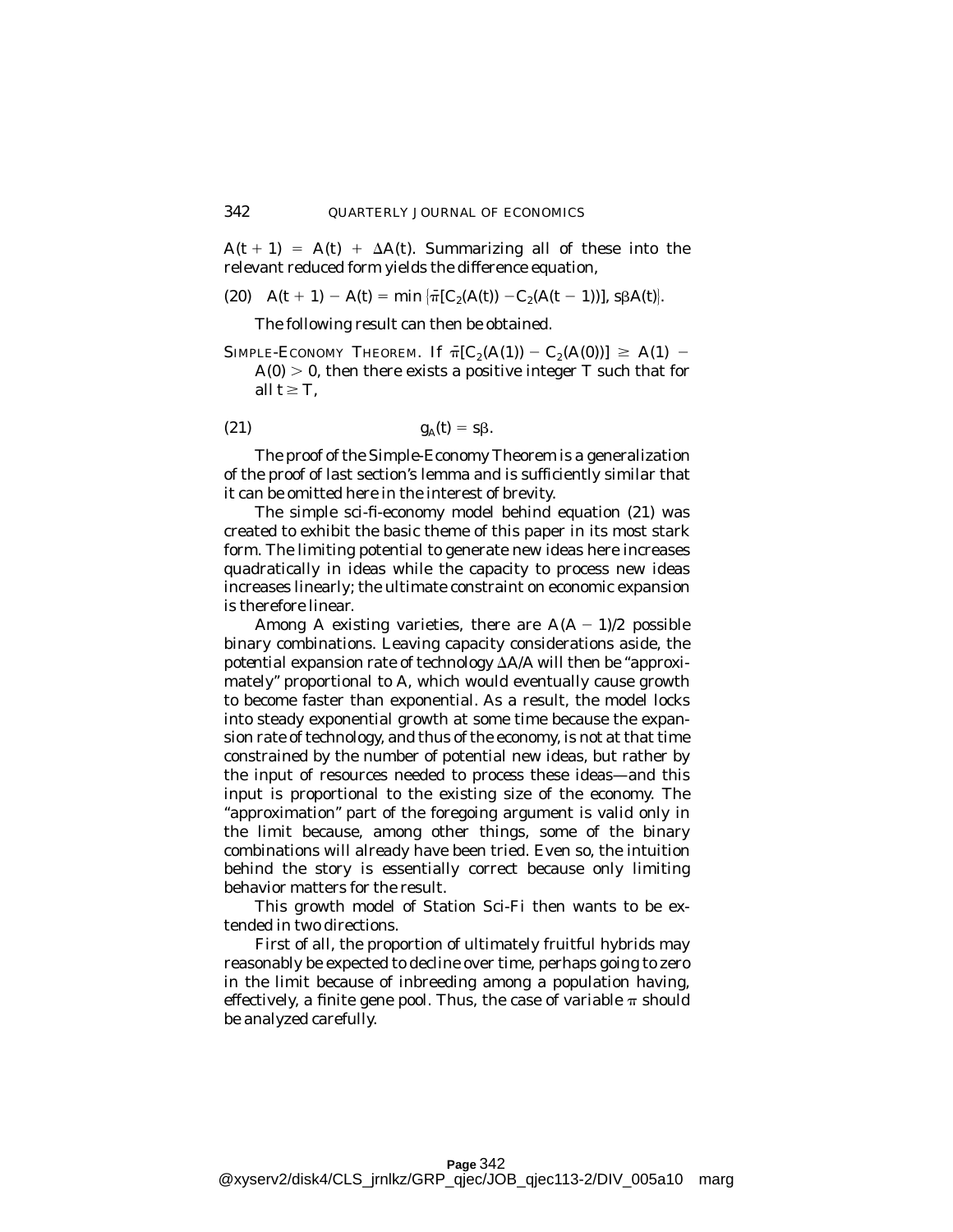Second, the underlying linearly proportional dependence on *A* alone needs to be generalized to a full neoclassical aggregate production function of both knowledge-augmented fixed factors *and* traditional produced means of production.

The next section addresses these two issues.

#### V. RECOMBINANT GROWTH THEORY: THE BASIC MODEL

This section begins by reversing the order of presentation used traditionally to define the aggregate production function. Customarily, the aggregate production function is defined as the total output obtainable from various total amounts of capital and labor, *at a given fixed level of knowledge.* Then, at a later stage, technological progress is introduced, almost as an afterthought, by having knowledge augment labor in a particular multiplicative specification.

Here it will be more convenient to reverse the traditional emphasis by concentrating from the beginning on the two factors that matter most for explaining the big questions of economic growth: namely, capital and knowledge. In this model, then, the aggregate production function is defined as the total output obtainable from various total amounts of capital and knowledge *at a given fixed level of labor.* In a later section, population growth is accommodated by treating labor as an exogenously given factor of production that essentially augments knowledge in a specific way compatible with this model.

Let *K* stand for aggregate capital, symbolizing all traditional produced means of production. Over time, capital is incremented by new investment, denoted *I*. The net savings rate *I/Y* is assumed to be a parametric constant, here denoted *s*1.

The factor *A* stands for the state of knowledge or the number of productive ideas. Over time, knowledge is incremented by new ideas, just as capital is incremented by new investments. The level of aggregate labor is fixed in the background at unity. ''Labor'' here symbolizes all fixed factors.

With *Y* representing total output, the aggregate production function then takes the form,

$$
(22) \t Y = F(K, A).
$$

In keeping with standard formulations, it is presumed that the function  $F()$  above is homogeneous of degree one in its arguments. The assumption here follows a long tradition in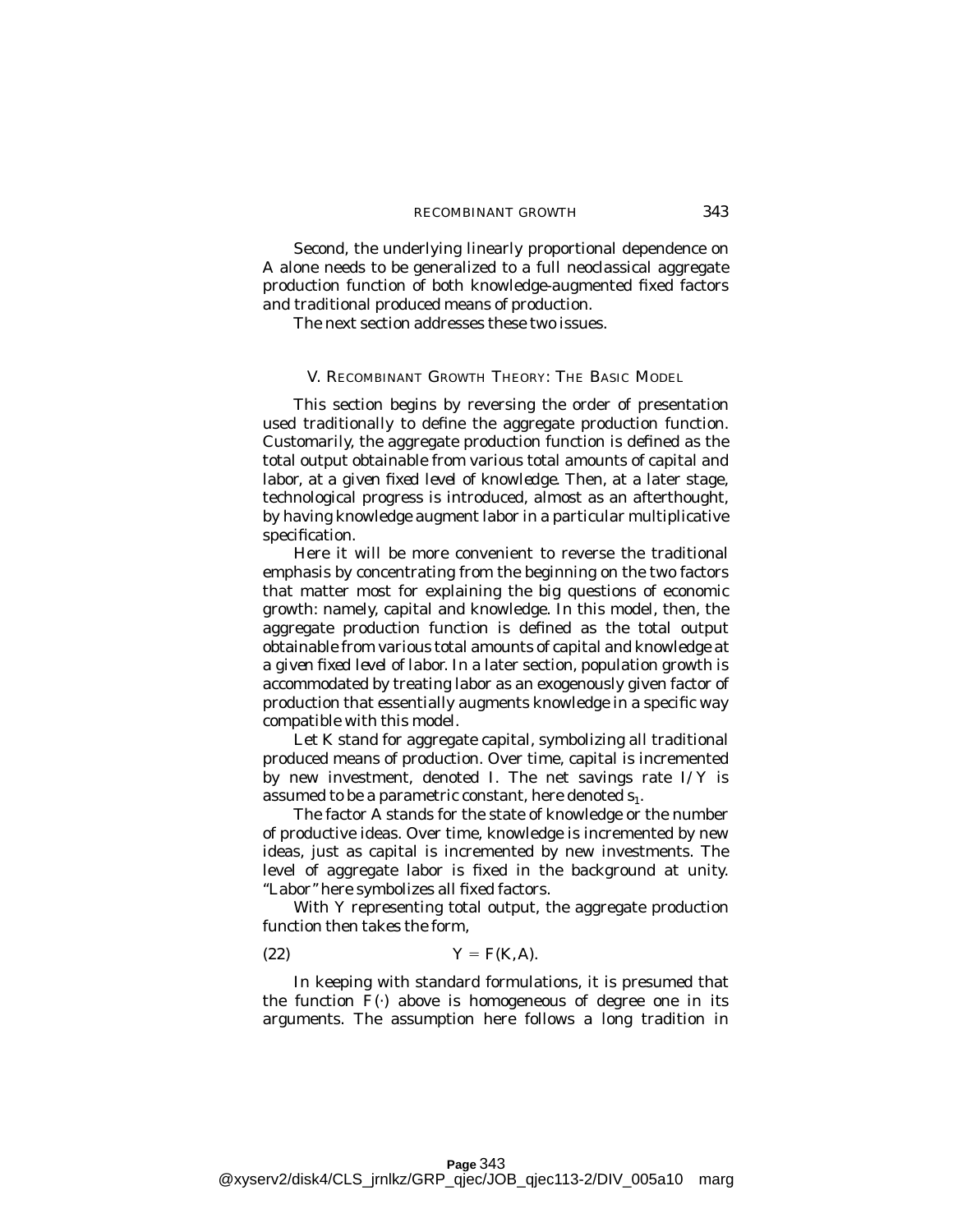growth theory of accepting two basic premises. First, aggregate output is a stable constant-returns-to-scale function of all fixed factors (labor) and all produced means of production (capital). Second, all fixed factors are augmentable by knowledge. The specification of constant returns to scale in the aggregate production function (22) then follows from a normalization that makes knowledge be measured in units of ''effective augmentation.''

It must be remembered that new knowledge does not appear on its own, garbed in natural units of its own. Knowledge is created by R&D-like activities in order to increase productivity ultimately by reducing the drag on growth from fixed background factors. If we impute technical change *as if* operating through the enhancement of a shadow fixed factor in a constant-returns system, then the unit of effective augmentation becomes a natural metric for measuring new ideas. This "natural" standardization will focus much of the model's behavioral or empirical content on the real R&D cost of creating a new productivity-normalized idea. Viewed this way, a high or increasing R&D cost per productive new idea will here convey the feeling of what might otherwise be experienced as a ''decreasing-returns-like'' situation. Conversely, a low or decreasing R&D cost (per productivity-normalized new idea) corresponds to an ''increasing-returns-like'' environment.

The neoclassical part of the growth model consists of the standard equations:

- (23)  $Y(t) = F(K(t), A(t)),$
- (24)  $K(t + 1) K(t) = I(t),$
- (25)  $I(t) = s_1 Y(t)$ .

The above formulation leaves the determination of  $\{A(t)\}$ unspecified. The primary purpose of this paper is to endogenize the behavior of *A* by having it emerge naturally from a model based on production of new knowledge as a function of new recombinations of old knowledge.

At any time *t* the constant-returns-to-scale aggregate production function (23) describes how the "stock of knowledge"  $A(t)$ enhances productivity, and therefore, in effect, defines the units by which ''ideas'' are measured. But in this model, productive ideas are also considered to possess a certain critical ''recombinant" property.  $A(t)$  is also identified with the cumulative number of ''germinal ideas'' existing at time *t*. *A germinal idea has the*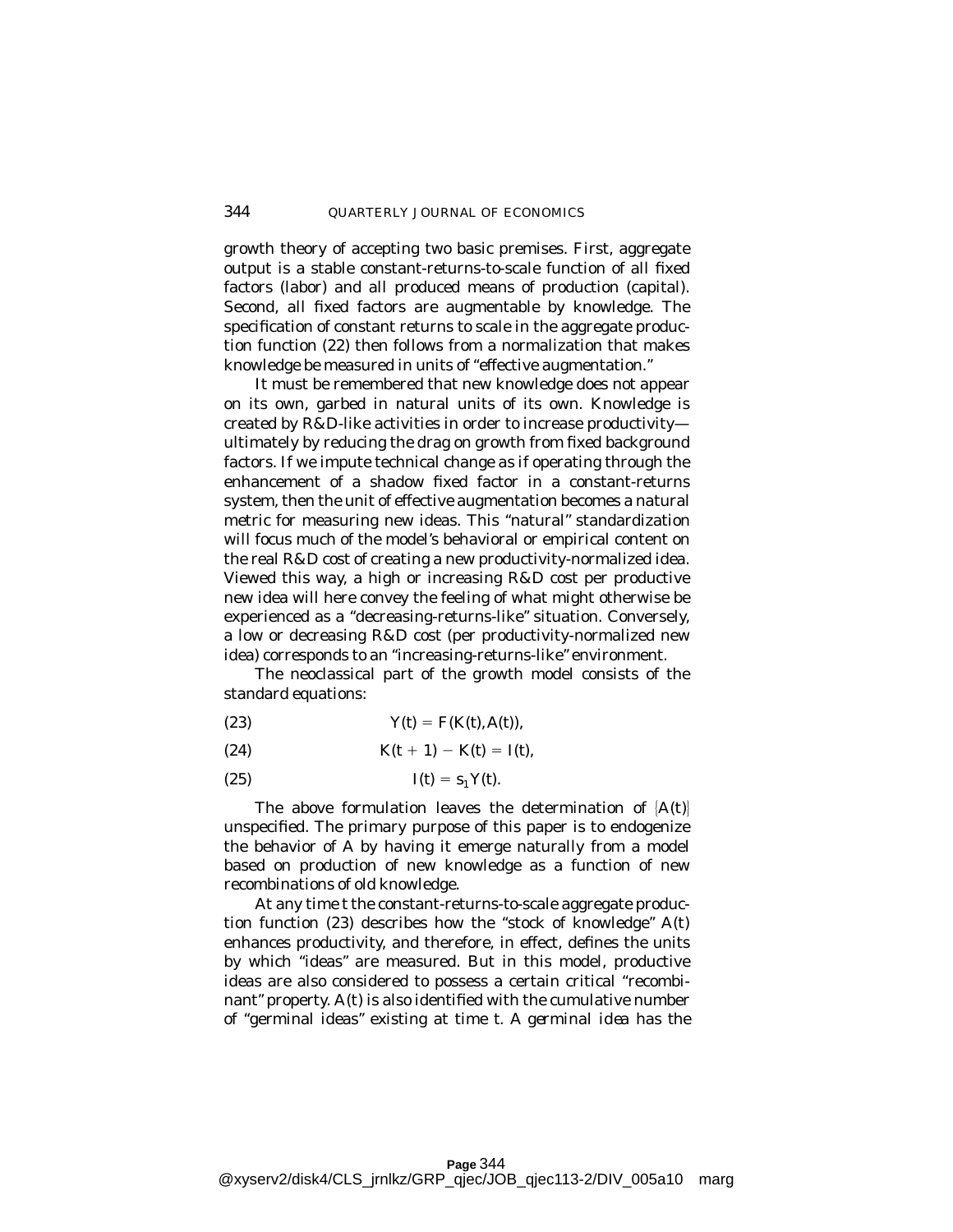*potential of combining with other germinal ideas to produce yet more germinal ideas.*

Knowledge here plays two roles simultaneously, which in principle could be separated. Germinal ideas, whose role is to recombine, could be treated more generally as a monotone transformation of the *A*(*t*), whose role is to enter as an argument in the constant-returns-to-scale aggregate production function. The ''recombinant'' and ''productivity'' aspects of knowledge are treated here as if they are identical just for expositional simplicity. A relationship where the recombinable germinal ideas form a subset whose cardinality is expressed as some function of *A*(*t*) could be handled at the expense of increased notational complexity throughout the model but without otherwise adding substance.<sup>5</sup>

New germinal ideas are produced by a recursive multistage combinatoric development process, represented here symbolically as follows:

#### *Knowledge A*(*t*)  $\Rightarrow$  *Hybrids H*(*t*)  $\Rightarrow$  *New Ideas*  $\Delta A(t)$

 $\Rightarrow$  *Incremented Knowledge A*( $t + 1$ ).

At any time *t* all possible pairs of germinal ideas are cross-pollinated that have not previously been combined with each other. The number of hybrid seed ideas at time *t*, denoted by  $H(t)$ , is then

(26) 
$$
H(t) = C_2(A(t)) - C_2(A(t-1)).
$$

New germinal ideas are developed out of seed ideas by applying resources in the form of ''research effort,'' akin to the analogy with an agricultural research station. More specifically, ''research effort'' corresponds to the greenhouse-service nursery part that raises new cultivars out of seeds. If a collection of hybrid seed ideas is chosen randomly at the beginning of period *t*, and resources *j* are spent per seed on development, then the probability of a seed idea becoming a new productive germinal idea by the end of the period is given by the ''success function,''

$$
\pi_t(j), \qquad \pi_t(j),
$$

where  $\pi'_{t} \ge 0$ ,  $\pi''_{t} \le 0$ ,  $\pi_{t}(0) = 0$ , and  $\pi_{t}(\infty) \le 1$ .

<sup>5.</sup> The accommodation is made by changing the appropriate  $\pi_t(j)$  function, following (27), to reflect this cardinality relationship. There will be no effect on long-run properties provided that  $H/Y$  approaches infinity in the limit, as it will here for germinal ideas growing no more slowly than  $\sqrt{A(t)}$ . (If ideas are combined *m*-at-a-time, it suffices for the subset of germinal ideas to grow no more slowly than *A*(*t*) raised to the power 1/*m*.)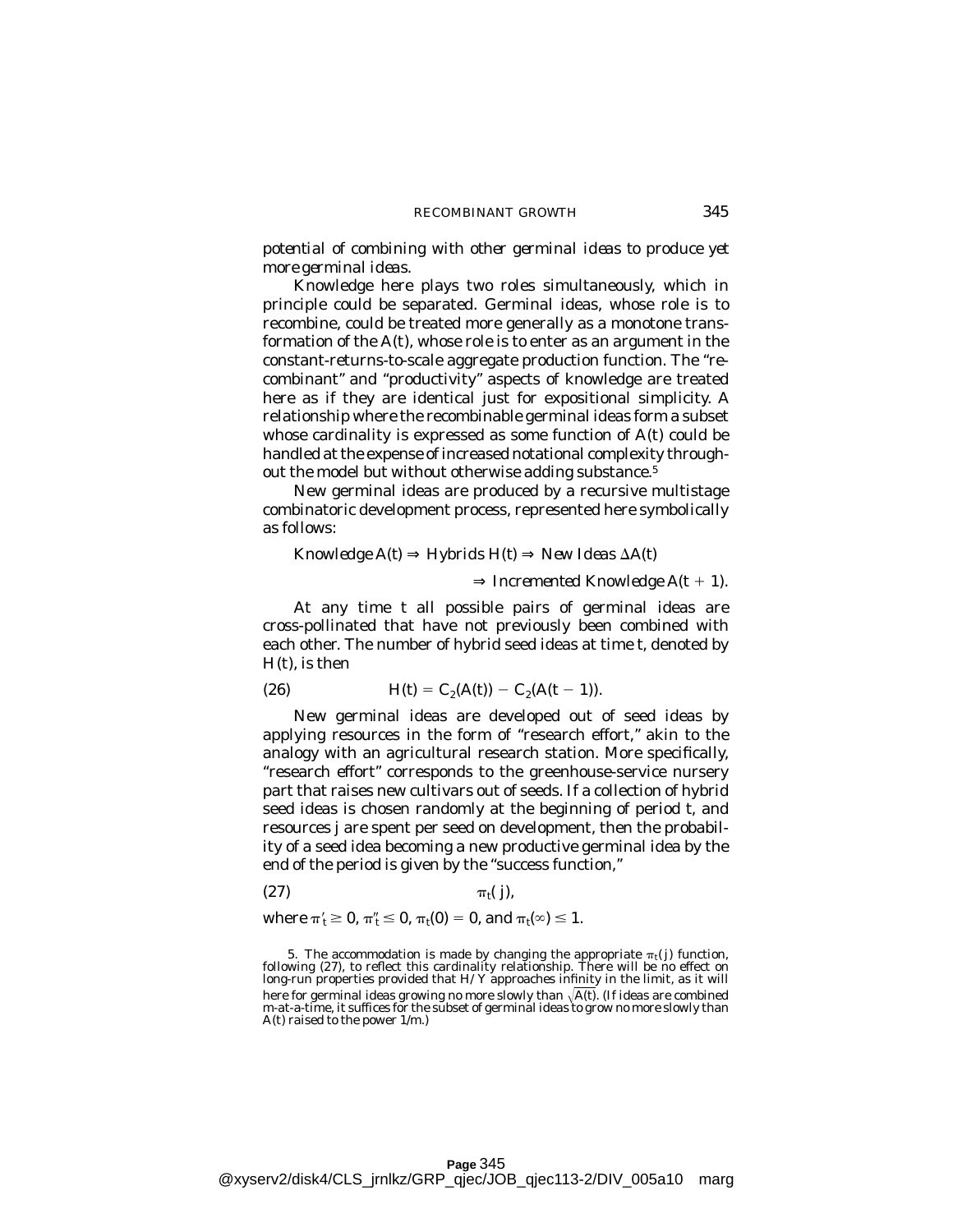For the Station Sci-Fi example,  $\pi_t(j)$  was chosen to be of the simple time-stationary piecewise-linear form  $\pi_t(j) = \min \{j, \overline{\pi}\}.$ Now  $\pi_t$ (*j*) can be any time-varying concave function, which allows enormous scope for capturing many different kinds of situations. As just one example, the case where the number of germinal ideas—which represents the critical recombinant part of knowledge—is some monotone transformation of *A*(*t*)—which represents the productivity-enhancing part of knowledge—could be handled by making a corresponding change in the specification of the function sequence  $\{\pi_t(\boldsymbol{\eta})\}$ .

When total resources *J* are spent during period *t* to process the raw material of *H* seed ideas, then the total number of finished new germinal ideas expected by the end of that period is  $\Delta A_t$  =  $\Phi$ <sub>t</sub> $(H, J)$ , where

$$
\Phi_t(H,J) \equiv H \cdot \pi_t(J/H).
$$

The production function  $\Phi_t(H, J)$  defined by (28) is allowed to change over time but exhibits constant returns to scale within any time period.

It is postulated that a fixed fraction  $s_2$  of economy-wide factor inputs is devoted to invention-greenhouse-type services, so that  $J = s<sub>2</sub>Y$ . The "as-if" savings rate  $s<sub>2</sub>$  is treated here like a given behavioral parameter. Taking  $s_2$  as a reduced-form datum is a shortcut. A fuller treatment of this part of the model might attempt to determine  $s_2$  endogenously by considering explicitly the private and public incentives for innovation that lie behind its determination. Analogous comments apply to  $s<sub>1</sub>$ . Both savings rates are treated as parameters primarily in order to focus more sharply on the basic character of recombinant growth, which is the main theme of the paper.

Formal specification of the full dynamical system is completed by appending the equations,

$$
\Delta A(t) = \Phi_t(H(t), J(t)),
$$

$$
J(t) = s_2 Y(t),
$$

$$
(31) \hspace{3.1em} A(t+1) = A(t) + \Delta A(t).
$$

Equations (29)–(31) constitute the centerpiece of the paper. This formulation of the innovation process is extremely compressed, abstracting away from many details such as inventive inspiration, the process of idea selection, possible distinctions between macro-inventions and micro-inventions, the degree of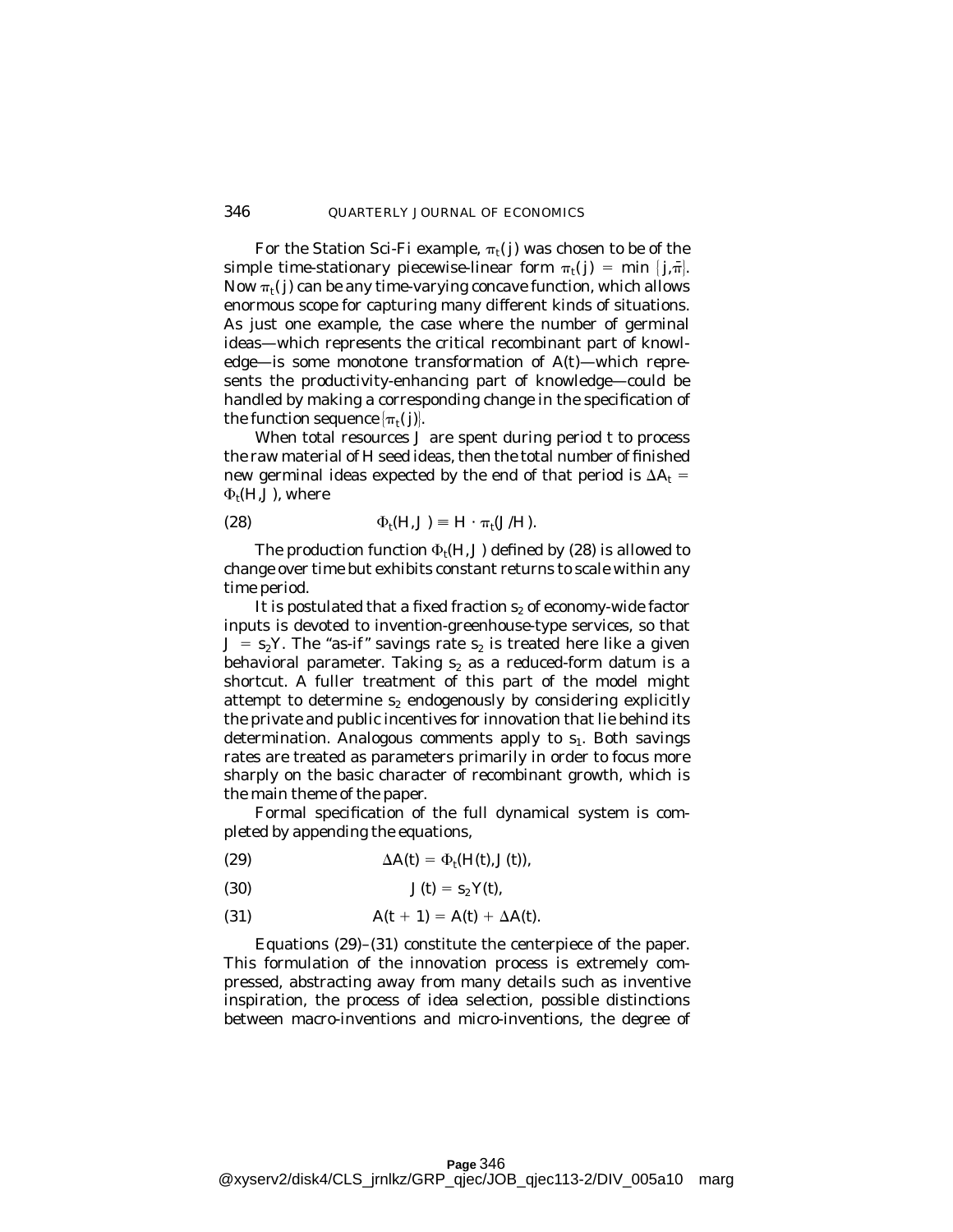appropriability of knowledge, the role of the entrepreneur, the role of basic research, property rights, private and public incentives, market structure, competition, et cetera, et cetera. Recombinant innovation is here but a modeling device for attempting to capture the bare mathematical essence of that special cumulativeinteractive process we call technological progress. The core issue is not whether this model's sparse mathematical rendition of the production of new knowledge is literally true, but whether it is the *appropriate* rendition at about the same level of abstraction as—and when used for purposes analogous to—the neoclassical aggregate production function itself.

#### VI. THE MAIN RESULT

At this point we introduce an ''ultimate-limiting'' cost-of-R&D index, which will play a critical role in describing long-run growth prospects.

To start with, the *R&D average cost function at time t* specifies the expected outlays for developing a productive new idea from *H* seed ideas:

(32) 
$$
c_t(H) \equiv H \pi_t^{-1}(1/H).
$$

The function  $c_f$ (*H*) cannot by itself serve as a proper measure for deflating shifts in R&D costs over time because the various possible values of *H* have not been normalized to a comparable level. The most suitable cost index for the purposes of this paper is the theoretical lower bound on real R&D outlays represented by the standardization  $H = \infty$ . Accordingly, an *ultimate cost-of-R&D index* at time *t* is defined to be the average real resources expected to be spent per successful new idea, normalized to the level where seed ideas are so abundant that their availability is not a constraint:

(33) 
$$
c_t \equiv \inf_{H \geq 0} c_t(H) = \lim_{H \to \infty} c_t(H).
$$

Finally, the *ultimate-limiting cost of R&D* is defined to be the asymptotic value of the ultimate cost-of-R&D index:

$$
c^* \equiv \lim_{t \to \infty} c_t
$$

Note that nothing in the analysis precludes a situation where  $c^* = 0$  or where  $c^* = \infty$ , both of which are covered by the main theorem as special cases. Note also that the ultimate-limiting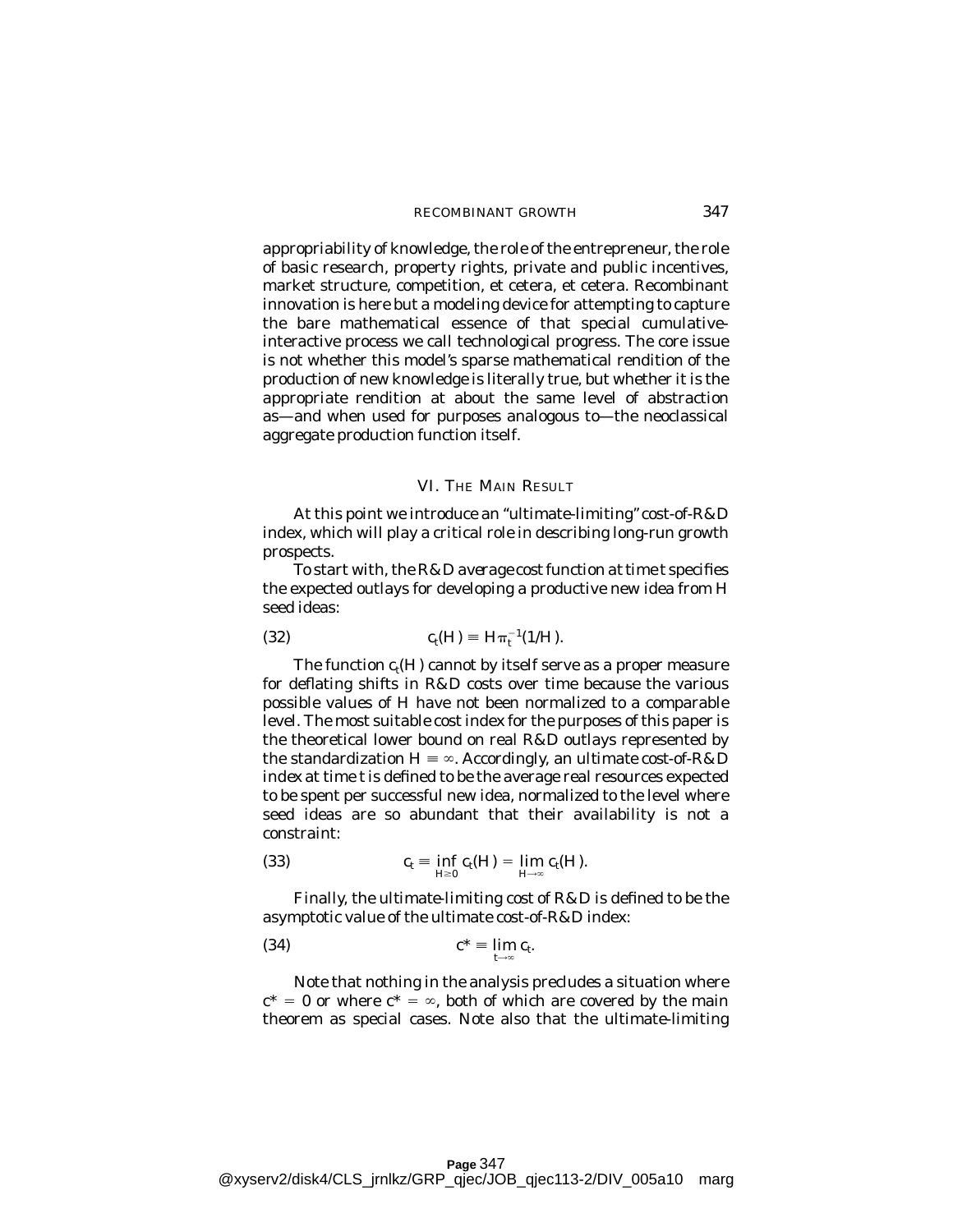R&D cost is defined by taking limits in a particular order, i.e., by having *H* approach infinity faster than *t*. Thus,  $c^* < \infty$  is perfectly compatible with a situation where  $\pi_{\infty}( j ) = 0$  for all  $j < \infty$ . (Without significant loss of generality, it is assumed that the limit operations indicated in (33), and (34) are meaningful.)

We now assume an innocuous reproductive-viability condition that is sufficient for the model here to be able to grow at a positive limiting rate.

REPRODUCIBILITY ASSUMPTION. The following condition holds for all *t*:

(35) 
$$
\pi_t(\infty) \geq \frac{A(1) - A(0)}{C_2(A(1)) - C_2(A(0))} > 0.
$$

The intuition behind condition (35) is as follows. At the beginning of the initial period, the economy has inherited *A*(1) cultivar-ideas, consisting of *A*(0) ''stale'' cultivar-ideas, all of which have already been hybridized with each other, and  $A(1)$  – *A*(0) "fresh" cultivar-ideas, none of which has previously been used for cross-pollination. The number of viable seed-ideas that can be created from cross-pollination is then  $[C_2(A(1)) - C_2(A(0))]$ . If unlimited resources were thrown at an all-out crash program for processing these seed-ideas into fully developed productivityenhancing ideas, using the technology available at time *t* (meaning that  $j \rightarrow \infty$  in expression (27)), then the corresponding number of ''fresh'' ideas bequeathed to the future would be  $[C_2(A(1)) - C_2(A(0))] \pi_t(\infty)$ . Condition (35) ensures that the present system has sufficient reproductive power to be able to bequeath across an indefinite future no fewer "fresh" cultivars than were bequeathed to it by a past system having no greater productive power.

The assumption (35) is actually extremely innocuous because, without much loss of generality, it can be stipulated that  $\pi_t(\infty) = 1$ . In this case, inequality (35) is satisfied by the practically unconstraining initial condition,  $A(1) \ge A(0) + 1 \ge 2$ .

For any variable of interest *X*, define the growth rate of  $|X(t)|$ at time instant *t* to be

(36) 
$$
g_X(t) = [X(t) - X(t-1)]/X(t-1).
$$

The main result of this paper is presented in the form of the following theorem.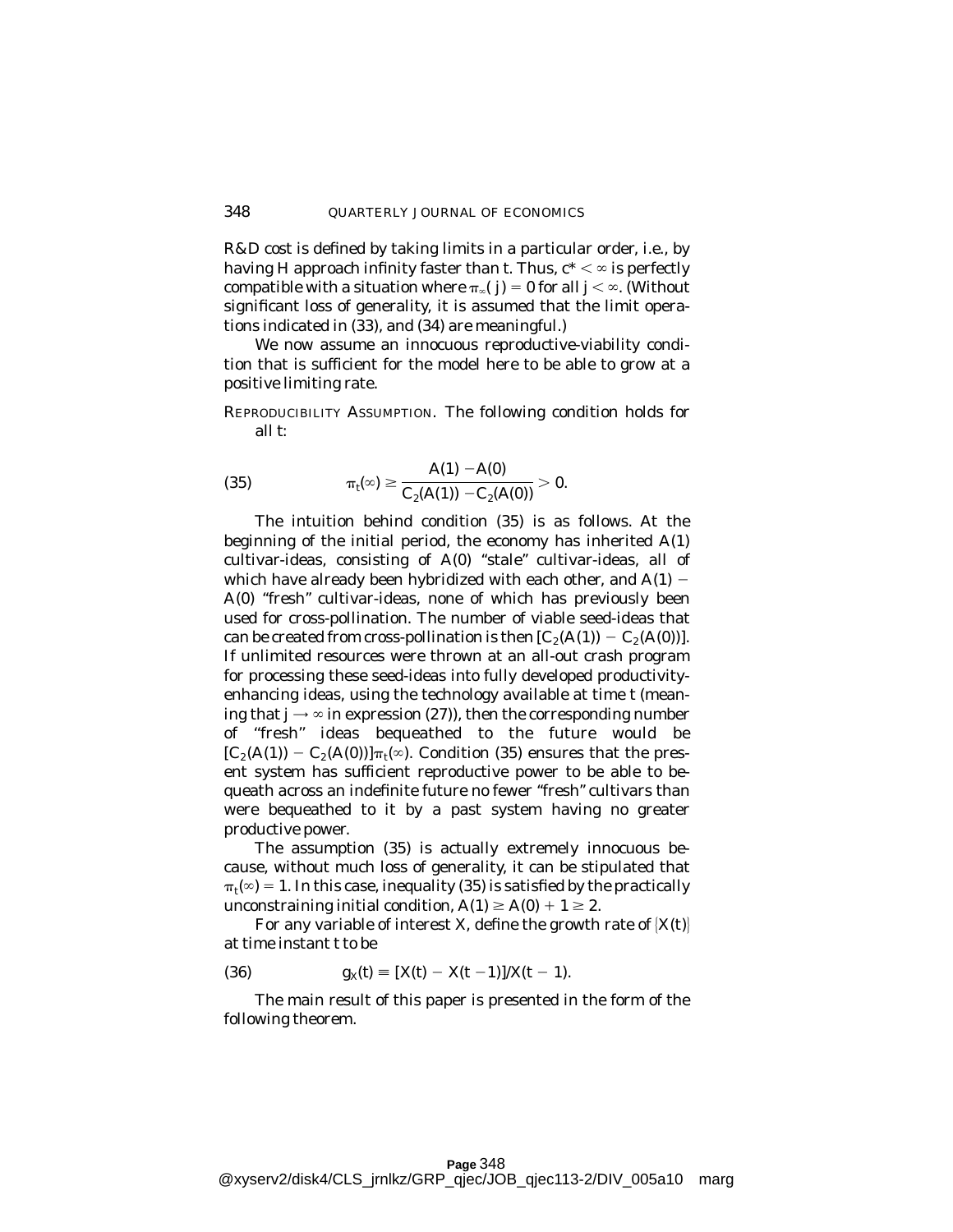THEOREM. Define

$$
\lambda^* \equiv F(s_1, s_2/c^*).
$$

Suppose (35). Then,

(38)  $g_y(\infty) = \lambda^*$ .

*Proof of Theorem.* The proof presented here is extremely compressed, especially regarding details of the algebraic manipulations, in order to save space.

The first space-saving measure is to accept as proven that the limits  $g_K(\infty)$  and  $g_A(\infty)$  both exist. The relevant existence proof is along the lines of what was done to prove the Lemma of Section III, only now it involves more space, greater notational complexity, and much messier algebra. Since such an existence proof additionally lacks economic content, it is omitted here.<sup>6</sup>

Next, it is left as an exercise to prove the theorem for the extreme cases  $c^* = 0$  (corresponding to an "increasing-returnslike" situation) and  $c^* = \infty$  (corresponding to a "decreasing-returnslike" situation). Henceforth in this proof we deal with the case  $0 <$  $c^*$  <  $\infty$ .

It is also left as an exercise to show that the Reproducibility Assumption (35) implies the condition,

$$
(39) \qquad \qquad \bigg[ A(1) - \frac{1}{2} \bigg] \pi_t(\infty) > 1.
$$

Define now the following new variables and functions:

$$
(40) \t\t k(t) \equiv K(t) / A(t),
$$

$$
\varphi_t(x) \equiv \Phi_t(x,1),
$$

$$
(42) \t\t f(k) \equiv F(k,1).
$$

Then (24), (25), and (23) can be compressed into

(43) 
$$
g_K(t+1) = s_1 f(k(t))/k(t).
$$

Using the definitions (40)–(42) and the equation system (22)–(31), a clutter of algebra turns expression (29) into

(44) 
$$
g_A(t+1) = s_2 f(k(t)) \phi_t(h(t)),
$$

6. A fully rigorous existence proof for a closely related situation, which also deals with  $A(t)$  constrained to be integer valued, is available from the author on request.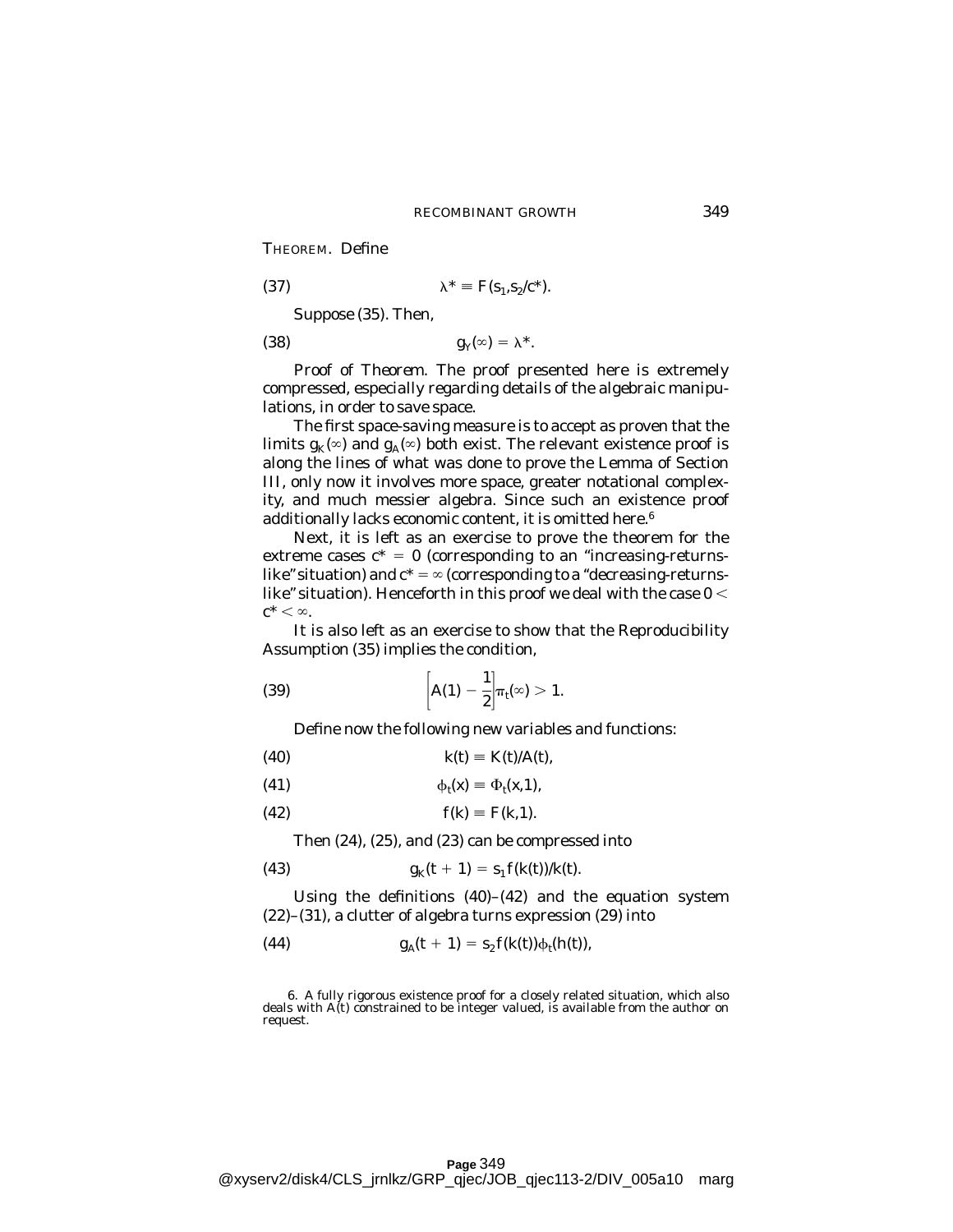where

(45)  

$$
h(t) = \frac{[g_A(t)/(1+g_A(t))^2][A(t) - \frac{1}{2} + ((A(t)-1)g_A(t)/2)]}{s_2 f(k(t))}.
$$

Since the sequence  $\{A(t)\}\$ is nondecreasing, condition (39) implies the existence of some greater-than-unity constant  $\Omega$ , which satisfies the inequality,

(46) 
$$
[A(t) - \frac{1}{2}] \pi_t(\infty) \geq \Omega(>1).
$$

Next, define the smooth function  $\Psi(g;t)$  as follows:

(47) 
$$
\Psi(g,t) \equiv s_2 f(k(t)) \phi_t(H(g,t)),
$$

where

(48) 
$$
H(g; t) = \frac{[g'(1+g)^2][A(t) - \frac{1}{2} + (A(t) - 1g)/2]}{s_2 f(k(t))}.
$$

Straightforward differentiation of (47) and (48) and passing to the limit yields the expression,

(49) 
$$
\lim_{g \to 0^+} \frac{\partial \Psi(g,t)}{\partial g} = \phi'_t(0) \bigg[ A(t) - \frac{1}{2} \bigg].
$$

Definitions (28) and (41) mean that, for all *h* and *t*,

$$
(50) \qquad \qquad \Phi_t(h) = h \pi_t(1/h).
$$

It follows from (50) by passing to the limit that, for all *t*,

$$
\varphi'_t(0) = \pi_t(\infty).
$$

Substituting from (46) and (51) into (49) yields the bound

(52) 
$$
\lim_{g \to 0^+} \frac{\partial \Psi(g,t)}{\partial g} \ge \Omega \; (>1).
$$

The uniform boundedness away from one indicated by (52) signifies that the smooth transformation (47) and (48) is a strict expansion mapping in the neighborhood of the fixed point  $g = 0$ . This means the origin is a repeller node, to which the nonnegative successive-approximations sequence  $[g_A(t)]$ , defined by (44) and (45) starting from the initial condition  $g_A(0) > 0$ , *cannot* converge. Thus,

$$
\lim_{t\to\infty}g_A(t)>0.
$$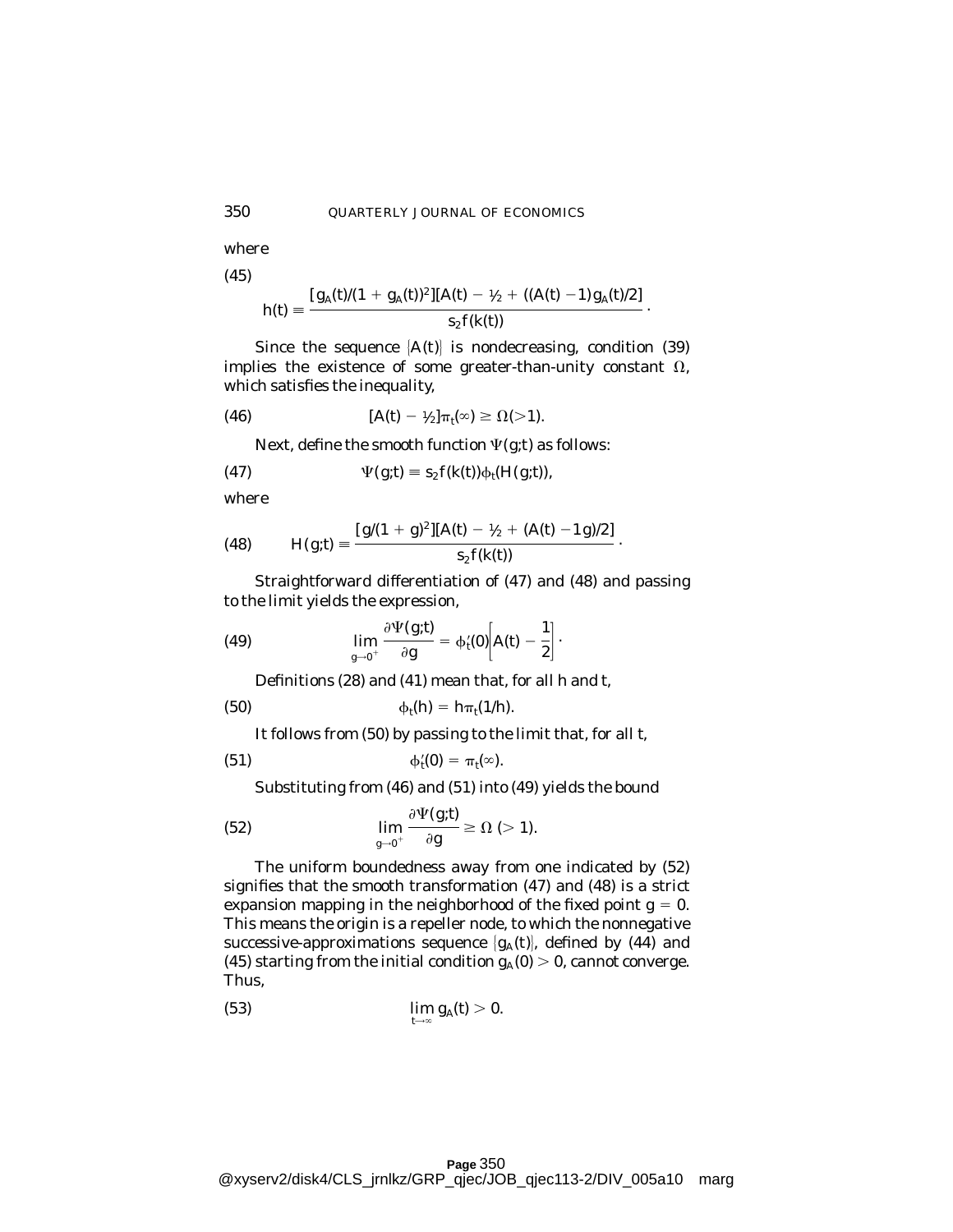Now apply (53) to determine the limiting value of (45), which is then

$$
\lim_{t\to\infty}h(t)=\infty.
$$

Next, combine (50), (40), (43), and (44) to obtain the following first-order difference equation with time-varying coefficients:

(55) 
$$
k(t+1) - k(t) = \frac{g_A(t+1)}{1 + g_A(t+1)} \left[ \frac{s_1}{s_2 h(t) \pi_t(1/h(t))} - k(t) \right].
$$

The iterative process (55) represents a contraction mapping because

(56) 
$$
0 < g_A(\infty)/[1 + g_A(\infty)] < 1.
$$

Condition (56) then implies that the sequence  $\{k(t)\}\$  defined by (55) converges to the limiting value of its attractor  $\{s_1/s_2h(t)\pi_t(1/h(t))\}$ . Making use of definitions (32)–(34) and of condition (54), we thereby have

$$
k(\infty) = s_1 c^{*}/s_2.
$$

The proof concludes by confirming that (43), (44), and (57) can be rewritten as (37) and (38).

#### VII. ANALYSIS AND IMPLICATIONS

The theorem indicates that a complicated-looking assemblage of difference equations converges in the limit to something quite simple. Long-run growth rates are a linearly homogeneous function of the two savings rates  $s_1$  and  $s_2$ , expressed in a straightforward form that reveals directly the influence of the aggregate production function  $F(K, A)$  and the ultimate-limiting R&D cost *c*\* on steady-state growth. The basic equation (37) can be interpreted as showing a meaningful sense in which the overall growth rate  $\lambda^*$  of an economy can be viewed *as if* it were the ''output'' of a constant-returns-to-scale production function defined on the two savings rates  $s_1$  and  $s_2$ , seen in this metaphor as the two basic ''inputs'' that produce growth.

The main result treats in a single unified theory all values of  $c^*$  of possible interest, since the general expression  $(37)$  and  $(38)$ holds for  $0 \leq c^* \leq \infty$ . We now break out and investigate separately the three special cases  $c^* = \infty$ ,  $c^* = 0$ , and  $0 < c^* < \infty$ , in that order.

Limiting behavior of the system for the two extreme values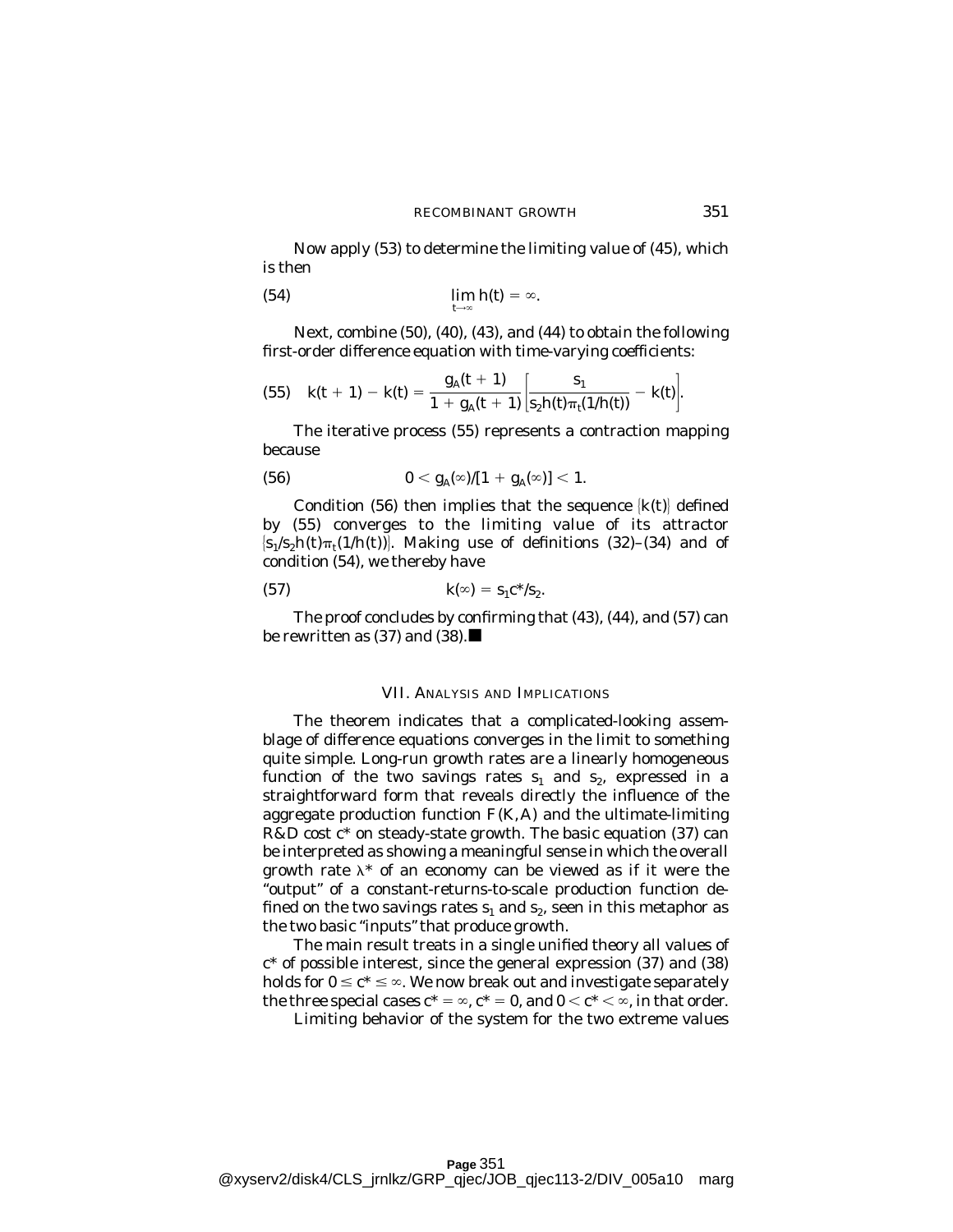$c^* = \infty$  and  $c^* = 0$  depends critically on the corresponding limiting value of the aggregate elasticity of substitution:

(58) 
$$
\sigma(K, A) = \frac{\partial F}{\partial K} \frac{\partial F}{\partial A} / F \frac{\partial^2 F}{\partial K \partial A}.
$$

As is well-known,  $\sigma$  measures the percentage change in the factor-proportions ratio per percentage change in relative factor prices. Theoretically,  $\sigma$  may assume any value between zero and infinity. In the present context,  $\sigma = 1$  represents a critical demarcation line between regions of elastic ( $\sigma > 1$ ) and inelastic  $(\sigma < 1)$  factor substitutability.

Starting with the case  $c^* = \infty$ , from (37) there are then two subcases to consider:

- (59) subcase 1*a*:  $c^* = \infty \& \sigma(1,0) > 1 \Rightarrow \lambda^* = s_1 \cdot F(1,0)$ ,
- (60) subcase 1*b*:  $c^* = \infty \& \sigma(1,0) \leq 1 \Rightarrow \lambda^* = 0.$

We reaffirm that nothing in the model precludes the possibility of research costs growing unboundedly large over time. By (59) and (60) the case  $c^* = \infty$  will result in a limiting growth rate of zero if, and only if, an additional assumption is made that the aggregate production function  $F(K, A)$  has elasticity of substitution no greater than one in its asymptotic domain. Subcase 1*b* thus has dramatic consequences for growth, and has received far more attention than subcase 1*a* in the literature. On the empirical side, Jones [1995] cites some evidence suggesting that research costs may have been rising over time, but argues, alternatively to the model of this paper, that growth rates may nevertheless have been maintained by the offsetting effect of positive population growth.

Turning now to the second case  $c^* = 0$ , from (37) the following two subcases are possible, depending on the relevant limiting value of the aggregate elasticity of substitution:

- (61) subcase 2*a*:  $c^* = 0$  &  $\sigma(1, \infty) < 1 \Rightarrow \lambda^* = s_1 \cdot F(1, \infty)$ ,
- (62) subcase 2*b*:  $c^* = 0$  &  $\sigma(1, \infty) \ge 1 \Rightarrow \lambda^* = \infty$ .

Here again we note that there is no logical reason to exclude a situation where the ultimate-limiting cost-of-R&D index declines toward zero over time. From (61) and (62) the case  $c^* = 0$  will result in growth that is eventually unbounded if, and only if, the aggregate production function  $F(K, A)$  is assumed to have elasticity of substitution no less than one in its asymptotic domain.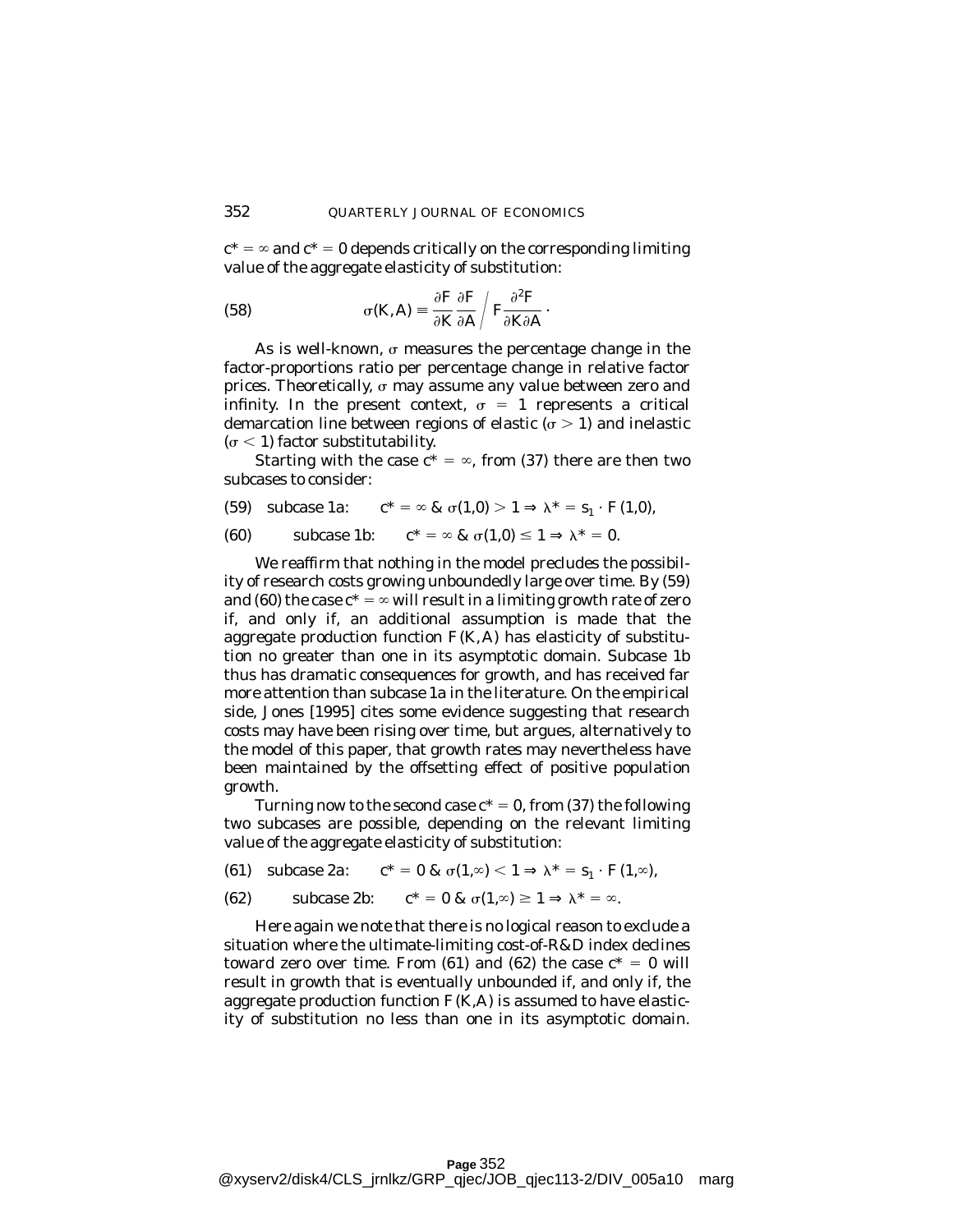Subcase 2*b* thus has dramatic consequences for growth, which have been duly noted in the literature. On the empirical side, the study of Kremer [1993] can be interpreted as providing some indirect evidence for increasing growth rates.

This ends our brief discussion of the consequences for longrun growth of assuming the two extreme values of *c*\*. Henceforth, the paper deals only with the third situation, where *c*\* is positive. I personally think that this is the more plausible situation to focus upon as a ''canonical form,'' while the other two situations are better viewed as extreme limiting cases where  $c^* \rightarrow \infty^-$  or  $c^* \rightarrow 0^+$ . I acknowledge that such a viewpoint favors asymmetrically an arbitrary specification and warn the reader not to be misled here. While the mathematical formulation is at a high level of generality in this paper, covering all three cases by a single unified theory, strictly speaking the remaining discussion will pertain only to the special case where *c*\* is assumed to be positive.

The parameter  $c^*$  represents the ultimate limiting real cost of creating a new productivity-enhancing idea—from an unlimited input of seed ideas. In this spirit, 1/*c*\* might be called the *ability-to-process* coefficient, because it specifies the appropriate theoretical upper bound on the pure inherent capacity to develop or process innovations per unit of effort. When a Thomas Edison is providing the staff of his Menlo Park ''invention factory'' with a practically unbounded supply of potential filament materials to be tested, the binding constraint becomes the capacity of the research facility to test or to process the materials, not the supply of materials per se. As the old saying goes in the R&D business: ''You never run out of ideas—you just run out of time.''

Because "knowledge" is implicitly a nonrival good in this model, there is no inherent reason to believe that the fraction of productive capacity devoted to R&D will be set at its socially optimal value. The traditional public-goods view would argue that *s*<sup>2</sup> tends to be too low in the absence of full society-wide internalization of R&D benefits. A more contemporary literature shows that theoretically there could be over- or underinvestment in R&D, depending on the relative strengths of the various kinds of externalities generated among researchers by the research process itself.7 With the model of this paper there is some hint that matters may not be quite so agnostic in the long run because at least some of the intra-researcher externalities net out to zero.

7. For a good summary discussion of the main issues involved here, see the relevant section of D. Romer [1996].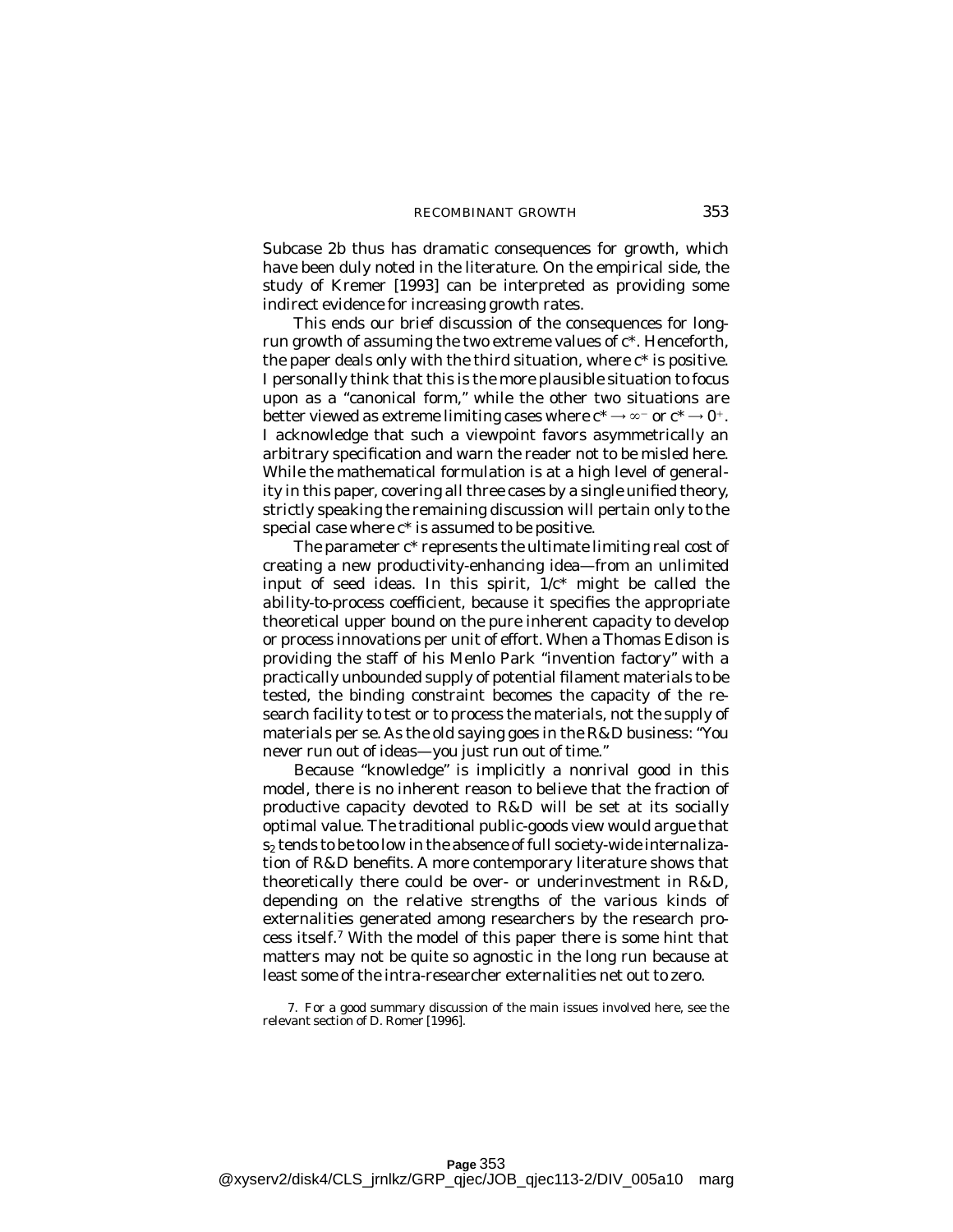If there were a finite number of potential ideas, then one researcher might create negative externalities for other researchers through a process akin to overfishing in a crowded pond. However, if ideas allow creation of new ideas by a process akin to cross-pollination, then a researcher creates positive externalities for other researchers by increasing the number of potential ideas. The model of this paper suggests that these two externality effects cancel each other in the limit because asymptotically there are effectively an infinite number of potential ideas.8

For any given aggregate savings rate,

$$
(63) \t\t\t s \equiv s_1 + s_2,
$$

rewrite (37) as

$$
\lambda^* = s \cdot \beta_{s_2/s'}
$$

where

(65) 
$$
\beta_{s_2/s} \equiv F\left(1 - \frac{s_2}{s}\right), \frac{1}{c^*} \frac{s_2}{s}\bigg].
$$

The socially optimal value of the net savings ratio  $s_2/s$  would maximize the social-rate-of-return coefficient  $\beta_{s,s}$  appearing in (64). From (65) the corresponding first-order condition is

$$
F_2/F_1 = c^*.
$$

As noted, though, there is no inherent reason to believe that the efficiency condition (66) will be satisfied in practice because the institutions or will to induce it may be lacking.

Irrespective of how the savings-ratio parameter  $s_2/s$  is determined, the rewriting of (37) as (64) makes evident that the economy's growth rate can be viewed as the aggregate net savings rate *s* multiplied by some parametrically fixed quasi-constant b. In this sense, it turns out that crossing the neoclassical Solow growth model with a recombinant innovation process recreates part of the basic ''look'' of a Harrod-Domar landscape—from which the Solow model was originally invented to escape. In the interpretation here, everything comes back full circle to steady-state growth rates being linearly proportional to aggregate savings, with the Solow model representing the limiting case of a very small constant of proportionality.

<sup>8.</sup> This original and perceptive insight was made by one of the referees. The insight is worthy of a more rigorous formal treatment, but I have done little more with it here than to change some of the wording in the referee's anonymous report.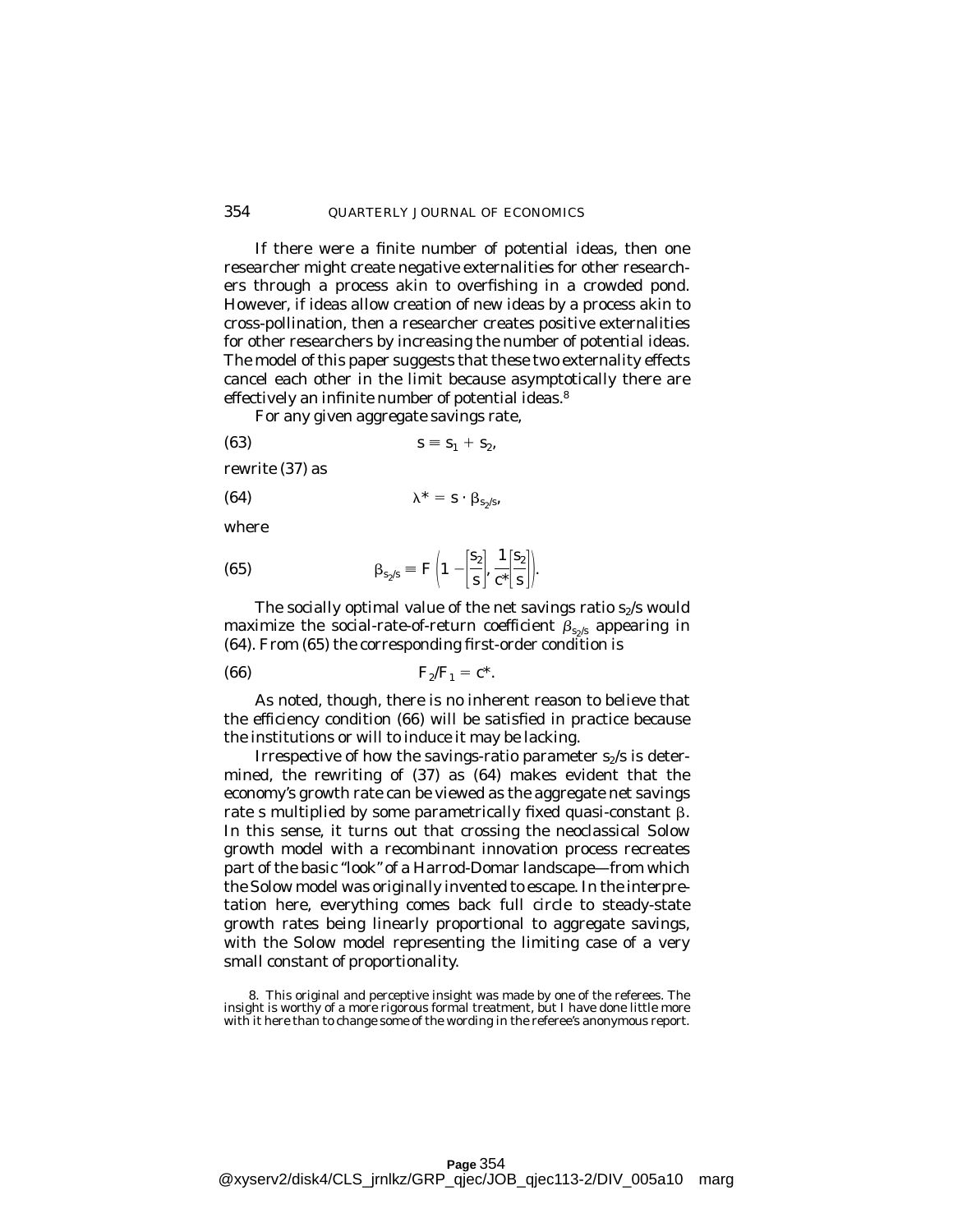#### *RECOMBINANT GROWTH* 355

Understanding the intuitive logic that would explain why asymptotic behavior here reduces to a simple linearly homogeneous expression is in a sense the basic point of the paper. The underlying reason is that the combinatoric power of a recombinant growth process essentially overwhelms the potential diminishing returns of a neoclassical production function, thereby resurrecting in the limit the growth dynamics of the linear case.

The limiting hybridization potential of the system to *generate* hybrid crossings is essentially *quadratic* in ideas, while the limiting ability to *process* potential new ideas into actual new ideas is essentially *as-if-linear* in ideas. In the limit, the binding constraint is the quasi-linear ceiling on ability-to-process. While the simple stripped-down fixed-coefficients growth model of Section IV was explicitly created to flaunt this interpretation right up front, essentially the same underlying principle also operates, but behind the scenes, for the much more general neoclassical formulation of Section V.

A question then arises whether the model is "rigged up" to generate steady exponential growth by a built-in specification of linearity, meaning that the production function for new knowledge is effectively assumed to be of the special linear form,

(67) 
$$
\Delta A(t) \equiv A(t+1) - A(t) = \mu J(t),
$$

for some positive constant  $\mu$ . If expression (67) were postulated, then it would be fair to say that the coupled first-difference system (67) and (24) (along with (25), (30), and (23)) has been assumed to display constant returns to scale in the two accumulable factors *A* and *K*, which, not surprisingly, leads directly to a Harrod-Domar *AK*-style linear growth model in the long run.

The basic theorem of this paper is interpretable as saying that in the long run  $\Phi_t(H, J)$  behaves *as if* (67) holds with  $\mu = 1/c^*$ , which is a quite different thing from assuming (67) outright. When *t* is fixed, the short-run production function  $G_t(J)$  =  $\Phi_t(H(t),J)$  exhibits diminishing returns to *J*, looking for all intents like a drag on growth. Only in the long run, when  $t \rightarrow \infty$ , can  $G_t(J)$  be proved—for the model of this paper—to approach the asymptotically linear form  $G_{\infty}(J) = J/c^*$ . The limiting growth behavior of the system is "as if" there were exogenously given an infinite collection of independent, identically distributed seed ideas, so that output of new ideas is then just proportional to ''research effort'' akin to sampling intensity.

This result is essentially robust because, in a generic sense,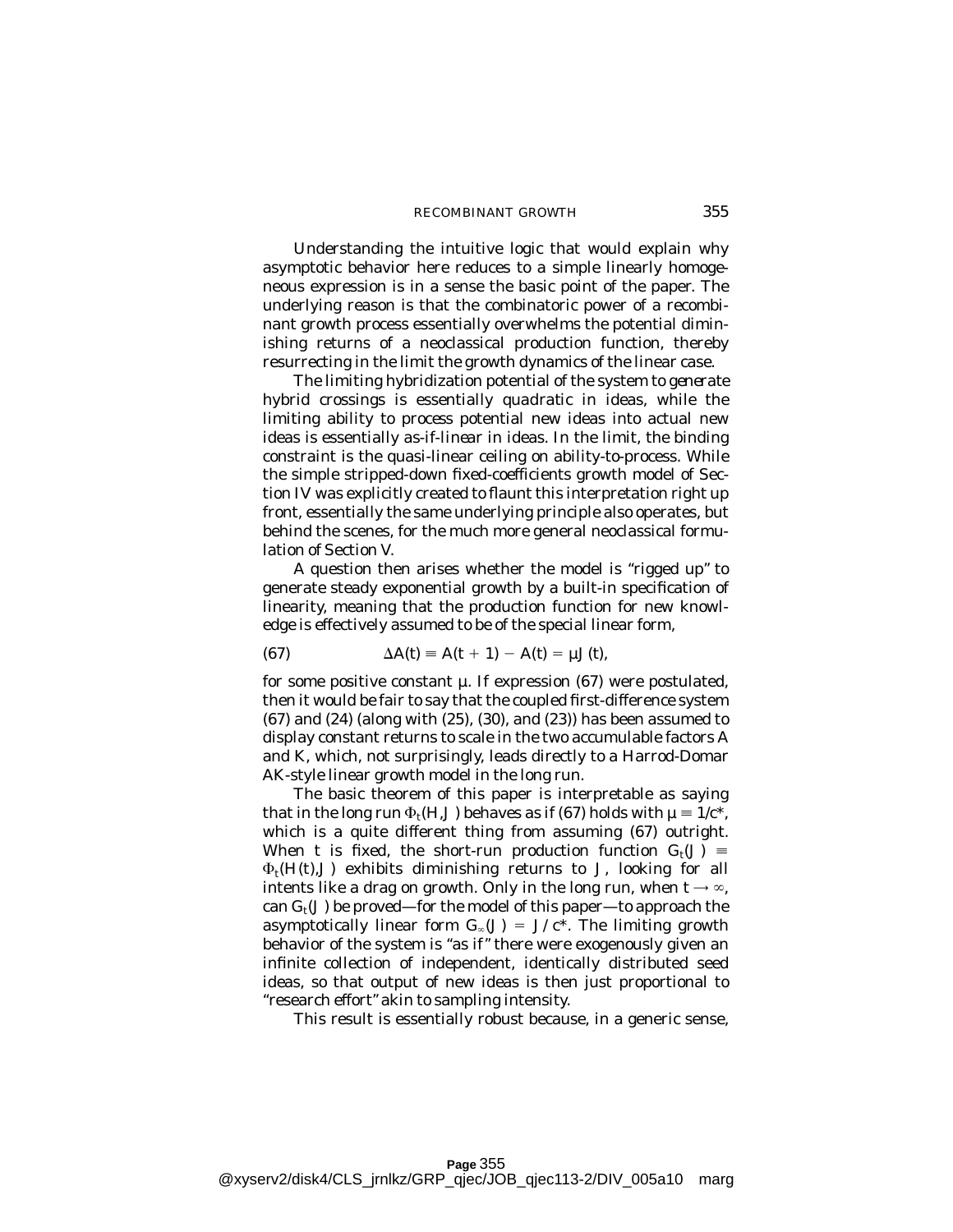combinatoric expansion more than neutralizes exponential growth. A combinatoric expansion process is inherently so much more powerful than an exponential growth process that the model automatically builds in plenty of overkill for the limiting ratio of  $H/Y$  to go to infinity, which is the mathematically critical essence, under a fairly wide spectrum of alternative assumptions or formulations. All this is not to say that results cannot be undone by changing features of the model—just that one has to work at it here.

If the basic story being told is at all correct, it offers a novel slant on the ''limits to growth'' debate, which has been taking place since at least the time of Malthus and Ricardo. In the contemporary version of this debate, an honest "growth optimist" relies critically on what is ultimately a crude empirical extrapolation for projecting seemingly trendless past values of  $[g_A(t)]$  forward into the indefinite future to ward off diminishing returns. The model of this paper offers a somewhat more subtle line of argument, which hints at some possibly deeper reasons why we may be unlikely to run out of fresh solutions to future bottlenecks. In a sense, the model formalizes—and draws out some consequences of—J. M. Clark's observation that: ''knowledge is the only instrument of production not subject to diminishing returns.''

There is an interesting historical narrative that goes along with the story being told by the model. The model is telling us that

(68) 
$$
\lim_{t\to\infty}\frac{H(t)}{J(t)}=\lim_{t\to\infty}\frac{H(t)}{Y(t)}=\lim_{t\to\infty}\frac{H(t)}{A(t)}=\lim_{t\to\infty}\frac{H(t)}{\Delta A(t)}=\infty.
$$

What does it feel like to live in a model world where the potential number of seed ideas floating around, per unit of anything else, is increasing without bound? In such a world the core of economic life could appear increasingly to be centered on the more and more intensive processing of ever-greater numbers of new seed ideas into workable innovations.

A perceptive historian would perhaps record that the pace of change in economic life appeared as if it were quickening over time. At the beginning, there are only a few ideas, like "fire," "clay," or ''water,'' whose combinations are intensively scrutinized so that, in a manner of speaking, every viable combination is fully explored and the economy's evolution is determinate, while *A* and *Y* are growing very slowly. As the economy evolves further, the stock of *A* increases, and the opposite growth scenario eventually emerges.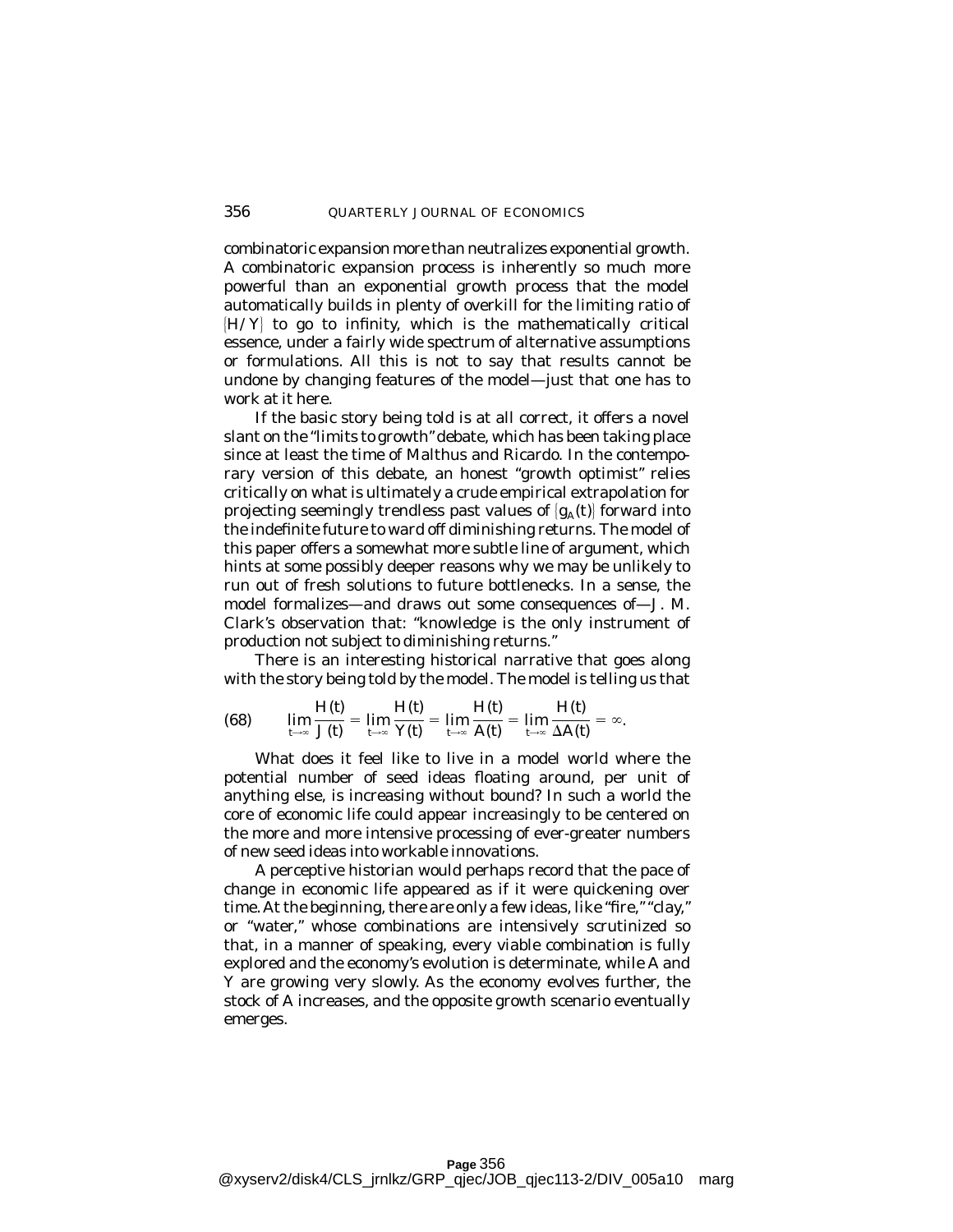#### *RECOMBINANT GROWTH* 357

In any period the number of then-new seed ideas that might in principle be considered for further development, but which do not metamorphose into genuine new innovations, becomes unboundedly large over time compared with anything else around. In the early stages of development, growth is constrained by the number of potential new ideas, but later on it is constrained only by the ability to process them. The model can thus be invoked to rationalize how a sequence of growth rates, which start by hovering near zero during all previous millennia of human history, suddenly take off at some stage like an S-shaped logistic trajectory, finally settling into the trendless high rates of the past century or so that characterize modern economic growth.

Eventually, there are so many different types of materials, or sources of energy, or methods of construction, or anything else, that the number of possible combinations becomes astronomical. The degree of ''path dependence'' becomes ever greater over time because the number of viable path-idea-combinations *not* taken thereby foreclosing the future development of yet further offspringpath-ideas—expands much faster than the rest of the economy. In such a world, there is a rigorous sense in which the state of present technology depends increasingly over time on the random history that determined which parent technologies happened to have been chosen in the past.

The world view offered by this model is in the end antithetical to determinism. Even while showing some rules and regularities, the evolution of technology basically exhibits a declining degree of determinateness. Eventually, there are so many potential new ideas being born every day that we can never hope to realize them all. We end up on just one path taken from an almost incomprehensibly vast universe of ever-branching possibilities.

#### VII. EXOGENOUS TECHNOLOGICAL PROGRESS AND LABOR GROWTH

This section extends the model in two ways. First, it is shown how the basic model can be amended to cover situations where some component of knowledge growth is exogenous. Then it is shown how the model can accommodate population growth, but only under an extreme assumption that restricts labor's role in production to acting *as if* it were a pure augmenter of knowledge entering the production process just like this section's formulation of exogenous technological change.

Thus far, equation (29) has described the endogenous produc-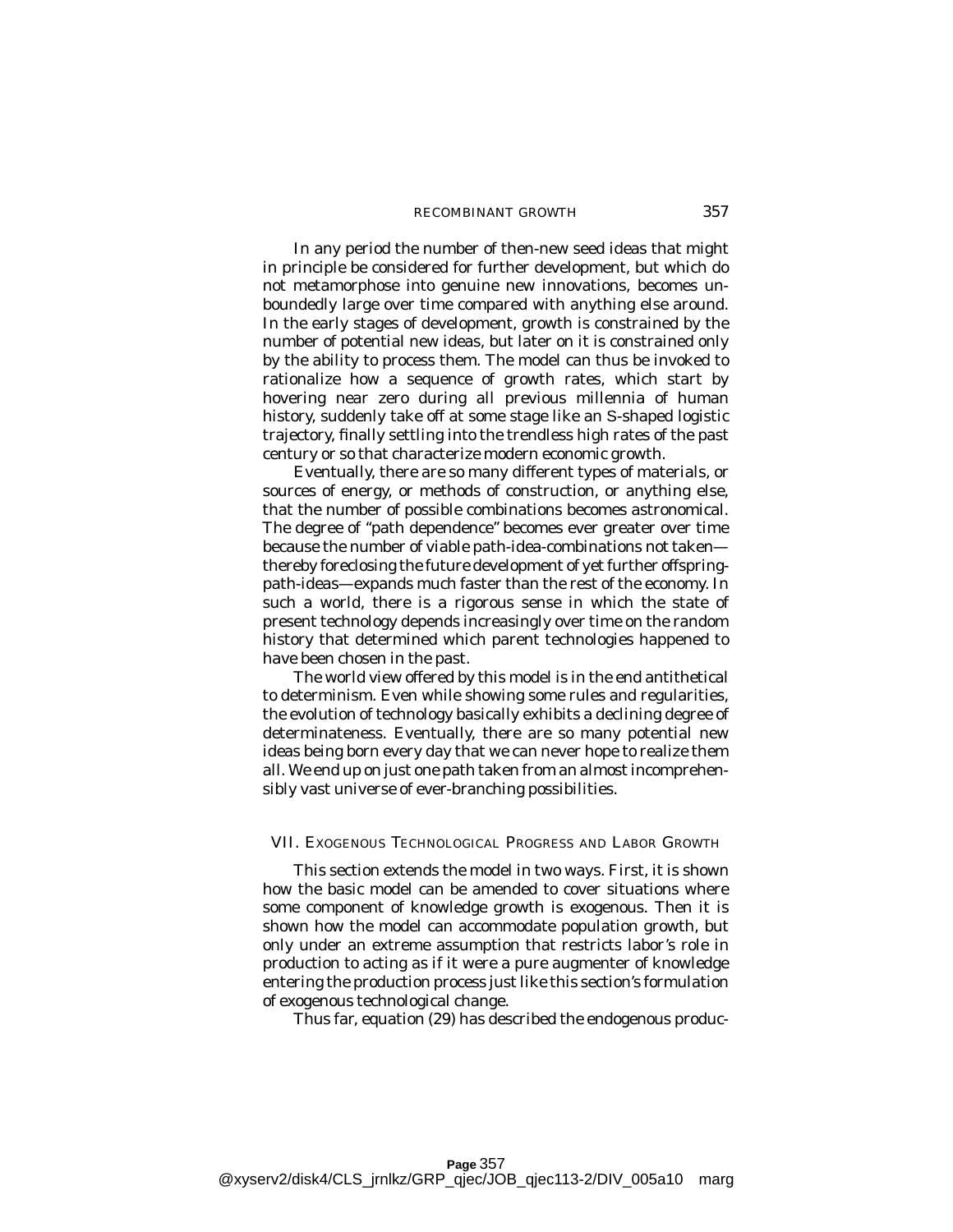tion of new knowledge in the model. Suppose now that knowledge grows autonomously at rate  $\theta$ , even without devoting any resources to its production. Such "atmospheric" growth of knowledge at rate  $\theta$  constitutes an exogenous specification representing an important extension of the model, because this is a valid description of some important situations.

One conceivable way to proceed might be to replace (23) by the formulation,

(69) 
$$
Y(t) = F(K(t), A(t)e^{\theta t}).
$$

Unfortunately, this multiplicative specification causes growth rates to accelerate unboundedly, a seemingly common result in endogenous-growth *AK*-style models.9

Within the framework of this paper, it turns out that essentially the only analytically tractable way to model the combining of both the endogenous and exogenous forms of knowledge accumulation into the growth process is simply to add them together so that new knowledge is the sum of endogenously produced ideas,  $\Phi_t(H, J)$ , plus an exogenous component  $\theta A$ . In this case the dynamical system of Section V remains intact, *except* that equation (29) is replaced by

(70) 
$$
\Delta A(t) = \Phi_t(H(t), J(t)) + \theta A(t).
$$

Let  $g = g_Y(\infty)$  represent the steady-state limiting growth rate in the corresponding system. Then it is not difficult to show that *g* is the unique implicit solution of the equation,

(71) 
$$
g = F([(g - \theta)/g]s_1, s_2/c^*) + \theta.
$$

Turning now to population growth, an analogous modeling issue exists here. Suppose that population grows at rate  $\nu$ , so that labor at time *t* is  $L(t) = L(0) e^{\nu t}$ .

A by-now customary (but by no means innocuous) assumption is that the interaction between ''ideas'' and ''labor'' in the production process is multiplicative of the form,

(72) 
$$
Y(t) = F(K(t), A(t)L(0)e^{\nu t}).
$$

As with (69), the specification (72) appended to the model of this paper causes growth to increase unboundedly over time again, a typical *AK*-family-type disturbing result.

In the model of this paper, the only available specification

<sup>9.</sup> Solow [1994] contains a sharp criticism of this feature.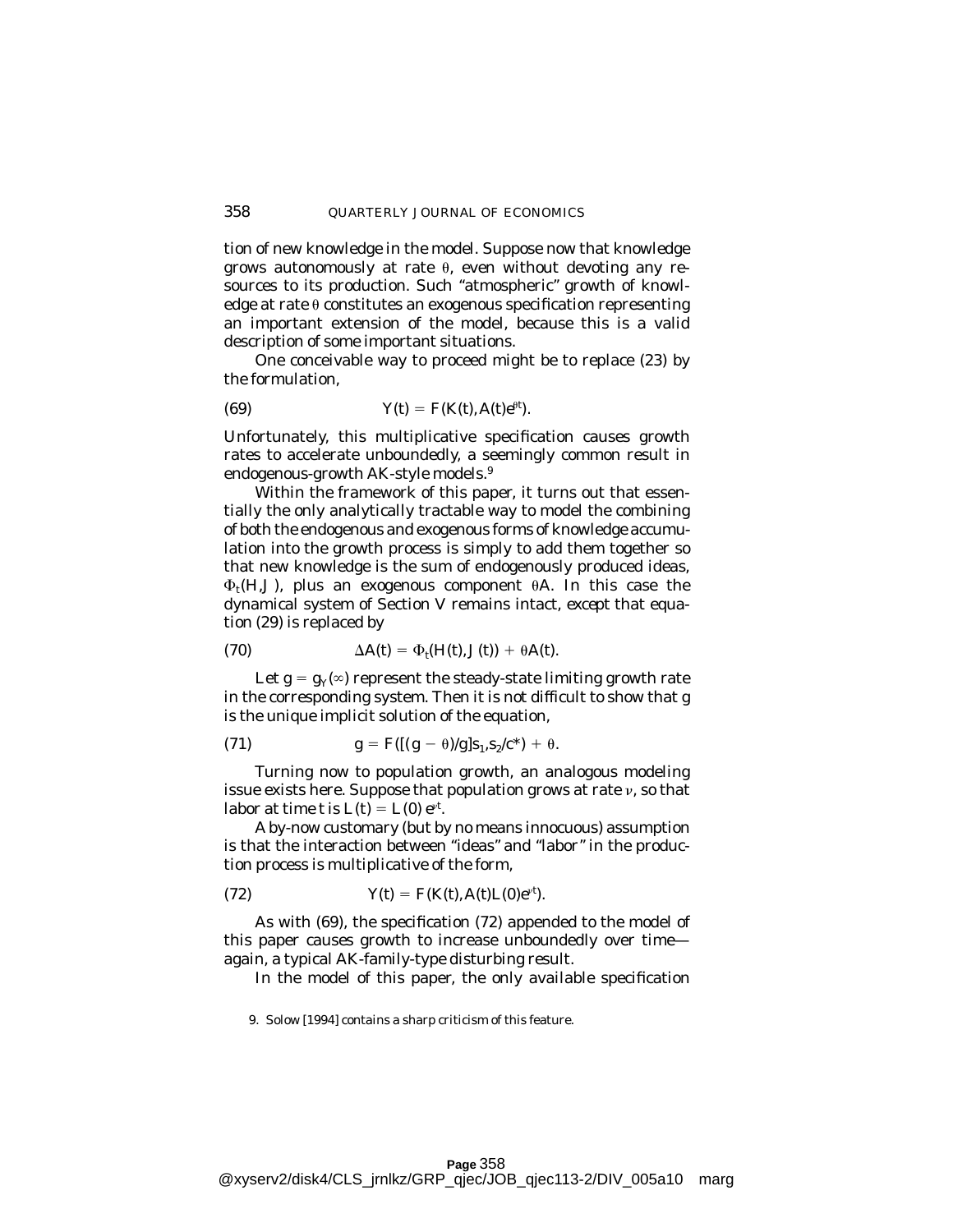that would preserve the ''stylized facts'' of steady growth with rates of return and capital-output ratios that are essentially trendless is to assume that labor influences production *as if* it were a pure atmospheric enhancer of knowledge playing a role through its growth rate just like  $\theta$  in equation (70). I do not have a convincing story why this particular formulation, specifying how labor must enter the production process as a knowledgeaugmenting factor of production, should be used, other than ''it works" in yielding the right limiting growth behavior.<sup>10</sup> "It works" because, measured in appropriate knowledge-equivalent efficiency units, "effective knowledge" is then isomorphic with  $A(t)$  in the appended production system where  $\theta$  in (70) is now defined to take on the value  $\nu$ .

Economic growth of the system is then given by expression (71), for the value  $\theta \equiv \nu$ . Examining condition (71), it is confirmed that the well-known limiting behavior of the pure neoclassical Solow growth model corresponds here to the special case  $s_2 = 0$  or  $c^* = \infty$  —whenever the additional Inada-type restriction  $\sigma(1,0) \leq$ 1 is assumed.

#### VIII. CONCLUSION

The model of this paper is aimed at analyzing the determinants of long-term growth. Its chief novelty is a production function for new knowledge that uses as an input new configurations of old knowledge. The model suggests that the ultimate limits to growth may lie not so much in our abilities to generate new ideas, as in our abilities to process to fruition an everincreasing abundance of potentially fruitful ideas.

HARVARD UNIVERSITY

#### **REFERENCES**

Barro, Robert J., and Xavier Sala-i-Martin, *Economic Growth* (New York: McGraw-Hill, 1995).

Ghiselin, Brewster, ed., *The Creative Process* (Berkeley: University of California Press, 1952).

10. I alternate between sometimes being concerned that the ad hoc specification (70) is truly disturbing and sometimes convincing myself that this assumption is really no more irksome than the customary, and also non-innocuous, ad hoc assumption (72) of a multiplicative interaction between ''ideas'' and ''labor.'' For both cases the ultimate justification of the specification seems to be that ''it works'' in generating the appropriate stylized facts of growth for some particular aggregative growth model where ''nothing else works.''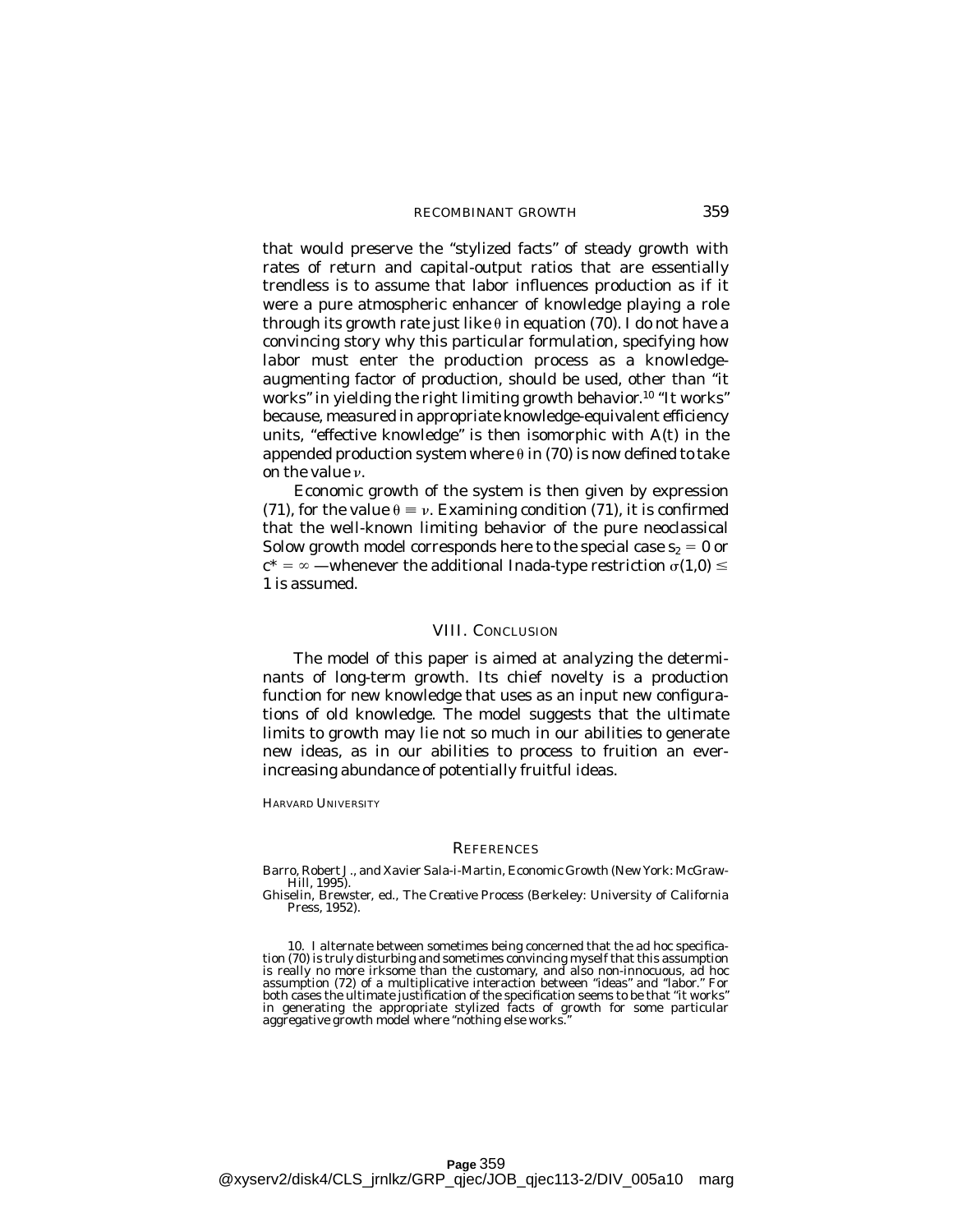Grossman, Gene M., and Elhanan Helpman, ''Endogenous Innovation in the Theory of Growth,'' *Journal of Economic Perspectives,* VIII (Winter 1994), 23–34.

Hadamard, Jacques, *The Psychology of Invention in the Mathematical Field*<br>(Princeton, NJ: Princeton University Press, 1949).<br>Jones, Charles I., "R&D-Based Models of Economic Growth," <u>Journal of Political</u><br><u>Economy</u> CIII

- Koestler, Arthur, *The Act of Creation* (New York: Macmillan, 1964).<br>Kremer, Michael, "Population Growth and Technological Change: One Million B.C.<br>to 1990," *Quarterly Journal of Economics*, CVIII (August 1993), 681–716.<br>
- 

Romer, David, *Advanced Macroeconomics* (New York: McGraw-Hill, 1996).

Romer, Paul M., "Economic Growth and Investment in Children," *Daedalus*,

CXXIII (Fall 1994a), 141–154. Romer, Paul M., ''The Origins of Endogenous Growth,'' *Journal of Economic Perspectives,* VIII (Winter 1994b), 3–22.

Schumpeter, Joseph A., *The Theory of Economic Development* (Cambridge: Harvard University Press, 1934).<br>Solow, Robert M., "Perspectives on Growth Theory," *Journal of Economic Perspec-*<br>*tives,* VIII (Winter 1994), 45–54.

Usher, Abbott Payson, *A History of Mechanical Inventions* (first edition) (New York: McGraw-Hill, 1929).